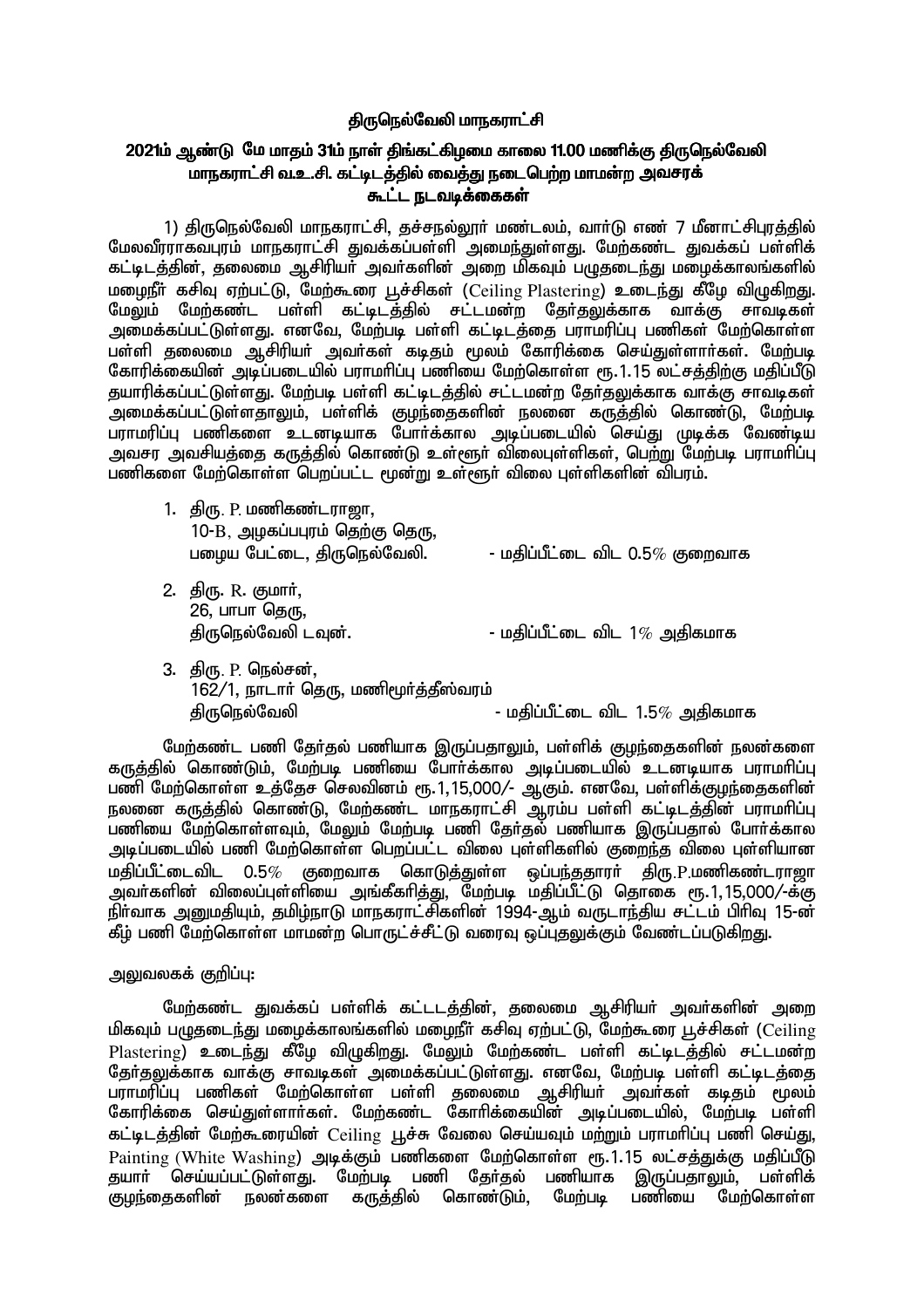தயாரிக்கப்பட்ட மதிப்பீட்டுத் தொகை ரூ.1.15 லட்சத்திற்கு நிர்வாக அனுமதியும், மேலும் மேற்படி பணி தேர்தல் பணியாக இருப்பதால், பொதுமக்கள் நலன் கருதி தமிழ்நாடு மாநகராட்சிகளின் 1994ஆம் வருடாந்திய சட்டம் பிரிவு 15ன் கீழ் பணி மேற்கொள்ளவும் மற்றும்<br>மகிப்பீட்டைவிட 0.5 $\%$  குறைவாக விலைப்பள்ளி கொடுக்குள்ள ஒப்பந்ககாார்  $\overline{0.5\%}$  குறைவாக விலைப்புள்ளி கொடுத்துள்ள ஒப்பந்ததாரர் திரு, P,மணிகண்டராஜா அவர்களுக்கு வேலை ஆணை வழங்க மாமன்ற அனுமதி வழங்கலாம்.

### தீர்மானம் எண் 3:

அலுவலகக் குறிப்பு அங்கீகரிக்கப்படுகிறது

 $(u.\sigma\vec{v}$  102/2020-21-தச்சை)

2) திருடுநல்வேலி மாநகராட்சி, தச்சநல்லார் மண்டலம், வார்டு எண்: 9, வண்ணாாப்பேட்டை சாலைக் கொடவில் வெற்றிவேலடி விநாயகர் கோவில் கொட அருகில் <u>அமைந்து</u>ள்ள <u>இந்து</u> சமய <u>அறநிலைத்துறை</u>யை சார்ந்த, அருள்மிகு வெற்றிவேலடி விநாயகர் கோவிலுக்கு சொந்தமான கட்டிடக்கில் வாடகை அடிப்படையில் மாகு வாடகை ரூ.300/-க்கு <u>மாந</u>கராட்சி பழைய ஆரம்ப பள்ளி கட்டிடம் நடைபெ<u>ற்று</u> வருகிறது. மேலும் கேர்கல் சமயங்களில் மேற்படி கட்டிடம் தேர்தல் வாக்குச்சாவடியாக பயன்படுத்தப்பட்டும் வருகிறது. மேற்கண்ட கட்டிடம் சுமார் 75 ஆண்டுகளுக்கு மேல் உள்ள ஓடு போட்ட பழைய கட்டிடமாகும்<br>தற்போது மேற்கண்ட கட்டிடம் மிகவும் பழுதடைந்து கூரை ஓடுகள் சேதமடைந்து கட்டிடம் மிகவும் பழுதடைந்து கூரை ஒடுகள் சேதமடைந்து, ் மழைக்காலங்களில் வகுப்பறைகளை பயன்படுத்த இயலாத நிலையில் உள்ளது. மேற்கண்ட கட்டிட நிர்வாகம் குறைந்த வாடகைக்கு நடத்திவருவதால், தங்களால் பராமரிப்பு பணி மேற்கொள்ள நிதி உதவி இல்லை எனக் கூறிவருகிறார்கள். தற்போது மேற்படி கட்டிடம் தேர்தலுக்காக வாக்குச்சாவடி எண் 33 மற்றும் 34 என்று அமைக்கப்பட்டுள்ளது. மேற்கண்ட<br>வாக்குச்சாவடியை 15.02.2021 அன்று ஆணையாளர் அவர்கள், உதவி ஆணையாளர்  $\Delta$ டிணையாளா் அவா்கள், உதவி ஆணையாளா் அவா்கள், வட்டாட்சியா் அவா்கள் மற்றும் துணை வட்டாட்சியா் அவா்கள் ஆகியோா் ்.<br>வாக்குச்சாவடி ஆய்வு செய்த போது, மேற்படி கட்டிடத்தின் வடபகுதி வாக்குச்சாவடி எண 34 கட்டிடத்தில் சேதமடைந்துள்ள பழைய ஒடுகளை முற்றிலும் அகற்றிவிட்டு A.C. Sheet அமைத்து, கட்டிடத்தின் முன்பக்க பழைய தகர கதவை அகற்றிவிட்டு, M.S. Door அமைத்து, பராமரிப்பு பணி மேற்கொள்ள அறிவுறுத்தியுள்ளார்கள். மேலும் கட்டிட நிர்வாகம், அறங்காவலர் குழு தலைவா் அவா்களின் கடிதத்தின்படி, தங்கள் திருக்கோயில் நிா்வாகம் மூலம் பராமரிப்பு பணி Nkw;nfhs;s trjp ,y;yhjjhy;> khefuhl;rp %yk; guhkupg;G gzpfs; Nkw;nfhs;s jq;fs; ஆட்சேபணையும் இல்லை என கடிதம் மூலம்<br>மற்படி கட்டிடத்தை, ஆணையாளர் அவர்களின் தெரிவித்துள்ளார்கள். எனவே, மேற்படி கட்டிடத்தை, ஆணையாளர் அறிவுரையின்படி மேற்படி பராமரிப்பு பணிகள் மேற்கொள்ள ரூ.1.40 லட்சத்துக்கு மதிப்பீடு<br>தயார் செய்யப்பட்டுள்ளது. மேற்படி பணி தேர்தல் பணியாக இருப்பதாலும், பள்ளிக் ட்டுள்ளது. மேற்படி பணி தேர்தல் பணியாக இருப்பதாலும், பள்ளிக்<br>நலன்களை கருத்தில் கொண்டும். மேற்படி பணியை மேற்கொள்ள குமந்தைகளின் தயாரிக்கப்பட்ட மதிப்பீட்டுத் தொகை ரூ.1.40 லட்சத்தில் நிர்வாக அனுமதி வேண்டியும், மேற்படி .<br>பணி தேர்தல் பணியாக இருப்பதால் தேர்தல் பணியின் அவசர அவசியத்தை கருத்தில் கொண்டு உள்ளூர் விலைபுள்ளிகள், பெற்று மேற்படி பராமரிப்பு பணிகளை மேற்கொள்ள பெறப்பட்ட மூன்று உள்ளூர் விலை புள்ளிகளின் விபரம்.

| 1.   திரு. M.D. டேவிட்,               |                                    |
|---------------------------------------|------------------------------------|
| $17/4$ செண்பகம் பிள்ளை சிங்கில் தெரு, |                                    |
| திருநெல்வேலி டவுண்  627 006.          | - மதிப்பீட்டை விட 0.5 $\%$ குறைவாக |
|                                       |                                    |

- $2.$  சிரு. $R.\mu$ காலெட்சுமி. .<br>21, நெல்லை நாயனாா் தெரு,<br>பாளையங்கோட்டை. - மதிப்பீட்டு தொகைக்கு செய்கிறேன்.
- 3. திருமதி. G. சரஸ்வதி, 15, முதல் குறுக்குத் தெரு,<br>காமாாள்கள். பாளையங்கோட்டை. - மகிப்பீட்டை விட  $0.1\%$  அகிகமாக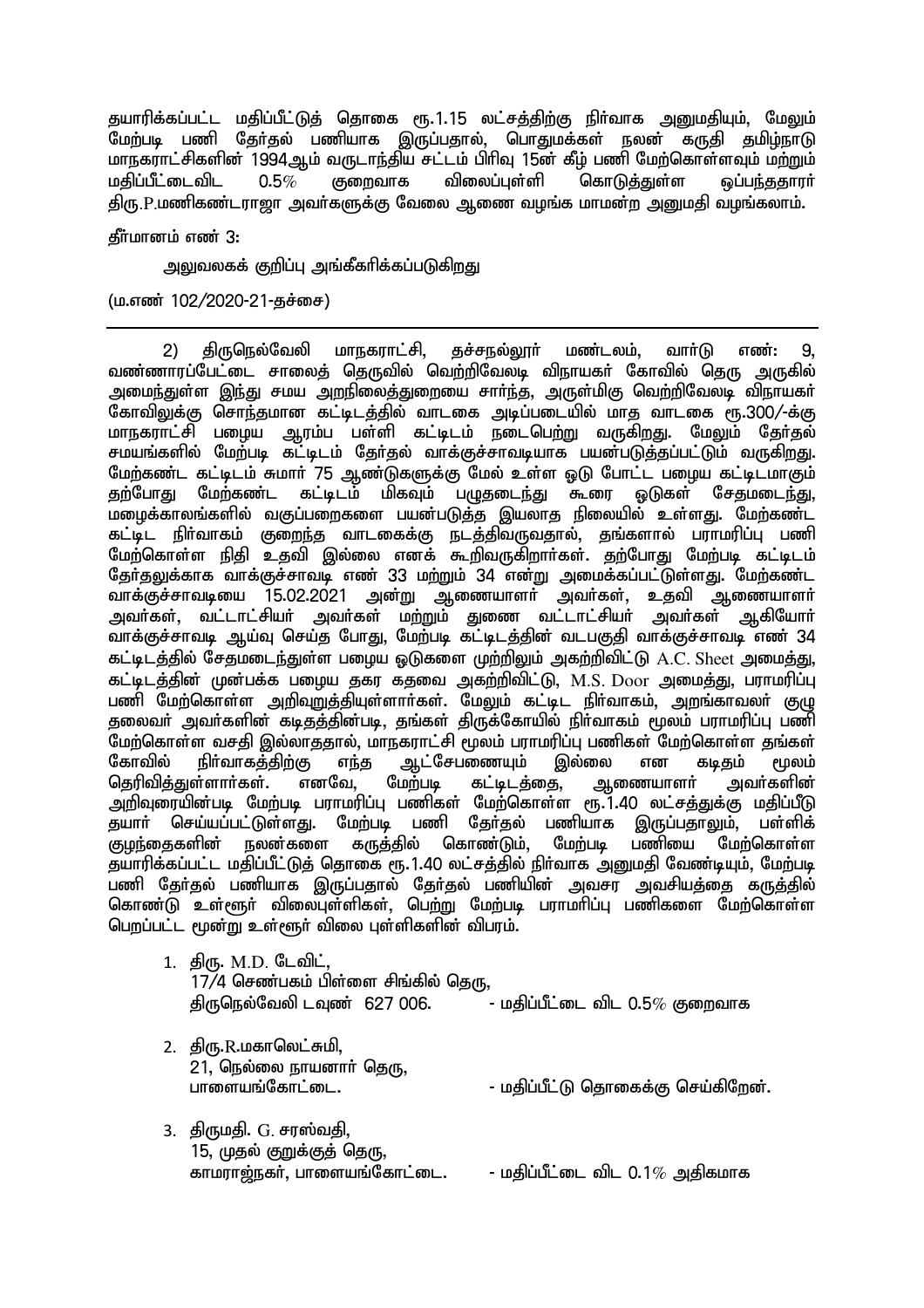மேற்கண்ட பணி தேர்தல் பணியாக இருப்பதாலும், பள்ளிக் குழந்தைகளின் நலன்களை கருத்தில் கொண்டும், மேற்படி பணியை போர்க்கால அடிப்படையில் உடனடியாக பராமரிப்பு பணியை மேற்கொள்ள உத்தேச செலவினம் ரூ.1,40,000/- ஆகும். எனவே, பள்ளிக் குழந்தைகளின் நலனை கருத்தில் கொண்டு, மாநகராட்சி பழைய ஆரம்ப பள்ளி கட்டிடத்தினை பராமரிப்பு பணியை மேற்கொள்ளவும், மேலும் மேற்படி பணி கேர்தல் பணியாக இருப்பதால் போர்க்கால அடிப்படையில் பணி மேற்கொள்ள பெறப்பட்ட விலை புள்ளிகளில் குறைந்த விலை புள்ளியான மதிப்பீட்டை விட  $0.5\%$  குறைவாக கொடுத்துள்ள திரு. $\text{M.D.}$ டேவிட் அவர்களின் விலைப்புள்ளியை அங்கீகரித்து, மேற்படி மதிப்பீட்டு தொகை ரூ.1,40,000/-க்கு நிர்வாக <u>அனு</u>மதியும், தமிழ்நாடு மாநகராட்சிகள் 1994-ஆம் வருடாந்திய சட்டம் பிரிவு 15-ன் கீம் பணி மேற்கொள்ள மாமன்ற பொருட்ச்சீட்டு வரைவு ஒப்புகலுக்கும் வேண்டப்படுகிறது.

## அலுவலகக் குறிப்பு:

மேற்கண்ட மாநகராட்சி பள்ளிக்கட்டிடக்கிலுள்ள வாக்குச்சாவடியை 15.02.2021 அன்று ஆணையாளர் அவர்கள், உதவி ஆணையாளர் அவர்கள், வட்டாட்சியர் அவர்கள் மற்றும் ு,<br>துணை வட்டாட்சியா் அவா்கள் ஆகியோா் வாக்குச்சாவடி ஆய்வு செய்த போது, மேற்படி ,<br>கட்டிடத்தின் வடபகுதி வாக்குச்சாவடி எண 34 கட்டிடத்தின் மேற்கூரை ஒடு மிகவும் பழுதடைந்து சேதமடைந்துள்ளது. மேற்படி சேதமடைந்துள்ள பழைய ஒடுகளை முற்றிலும் அகற்றிவிட்டு A.C. Sheet அமைத்து, கட்டிடத்தின் முன்பக்க பமைய தகர கதவை அகற்றிவிட்டு,  $M.S.$   $Door$  அமைத்து, பராமரிப்பு பணி மேற்கொள்ள அறிவுறுத்தியுள்ளார்கள். மேற்கண்ட ஆணையாளா் அவா்களின் அறிவுரையின்படி மேற்படி பராமரிப்பு பணிகள் மேற்கொள்ள ரூ.1.40<br>லட்சத்துக்கு மதிப்பீடு தயாா் செய்யப்பட்டுள்ளது. மேற்படி பணி தோ்தல் பணியாக தயாா் செய்யப்பட்டுள்ளது. மேற்படி பணி இருப்பதாலும், பள்ளிக் குமந்தைகளின் நலன்களை கருக்கில் கொண்டும். மேற்படி பணியை மேற்கொள்ள தயாரிக்கப்பட்ட மதிப்பீட்டுத் தொகை ரூ.1.40 லட்சத்துக்கு நிர்வாக அனுமதியும். மேலும் மேற்படி பணி தேர்தல் பணியாக இருப்பதால், பொதுமக்கள் நலன் கருதி தமிழ்நாடு மாநகராட்சிகளின் 1994ஆம் வருடாந்திய சட்டம் பிரிவு 15ன் கீழ் பணி மேற்கொள்ளவும் மற்றும் மதிப்பீட்டை விட  $0.5\%$  குறைவாக விலைப்புள்ளி கொடுக்குள்ள கிரு.M.D.டேவிட் அவர்களுக்கு வேலை ஆணை வழங்க மாமன்ற அனுமதி வழங்கலாம்.

தீர்மானம் எண் 4:

அலுவலகக் குறிப்பு அங்கீகரிக்கப்படுகிறது

 $(\text{u}.\text{m}$ ண் 84/2020-21-தச்சை)

3) திருநெல்வேலி மாநகராட்சி, தச்சநல்லூர் மண்டலம், வார்டு எண்: 1 முதல் 10 மற்றும் 39 ஆகிய வார்டு பகுதிகளில், பாளை சட்டமன்ற தொகுதிக்குட்பட்ட 55 வாக்குச்சாவடிகள் அமைந்துள்ளன. மேற்படி வாக்குச்சாவடியில், வாக்குச்சாவடி எண் 5-யினை மாதிரி வாக்குச் சாவடியாக அமைக்க ஆணையாளர் அவர்களால் உத்தரவிடப்பட்டுள்ளது. மேலும் வாக்குச் சாவடியை ஆணையாளா் அவா்கள் ஸ்தல ஆய்வு மேற்கொண்ட பொழுது வெளிப்பகுதியில் வெயில் அதிகமாக இருப்பதால் வாக்காளா்கள் நிற்கும் பகுதியில் சாமியான பந்தல் அமைத்தும்<br>மற்றும் வாக்காளா்கள் வரிசையில் நிற்காதபடி உட்காரும் வகையில் வெளிப்பகுதியில் <del>ா்</del> வரிசையில் நிற்காதபடி உட்காரும் வகையில்<br>போடவும் அறிவுறுத்தியுள்ளாா்கள். மேலும் வாச வரிசையாக சேர் போடவும் <u>அறிவறுத்</u>தியுள்ளார்கள். மேலும் வாக்குச் சாவடியை செயற்பொறியாளர் அவர்கள் ஸ்தல ஆய்வு மேற்கொண்ட பொழுது வாக்குச்சாவடியில் கூடுதல் வெளிச்சம் ஏற்படுத்தும் வகையில் அமைக்கவும் அறிவுறுத்தியுள்ளார்கள். எனவே, மேற்படி மாதிரி வாக்குச் சாவடியை அமைக்க கீழ்க்கண்ட பணிகள் செய்திட வேண்டியுள்ளது.

 $1.$  வாக்குப்பதிவு அலுவலா் I, II, III மற்றும் வாக்குப்பதிவு தலைமை அலுவலா் வாக்குச்சாவடி முகவர்கள் ஆகியோர் அமரும் இருக்கைகள் மற்றும் மேஜைகளை  $\sin$ ining cloth கொண்டு covering செய்திடவும். மற்றும் ஒவ்வொரு மேடைகளிலும் பெயர் LIONER (Polling officer I, II, III & Presiding officer, Voting compartment, Booth Agent) வைக்கிடவும்.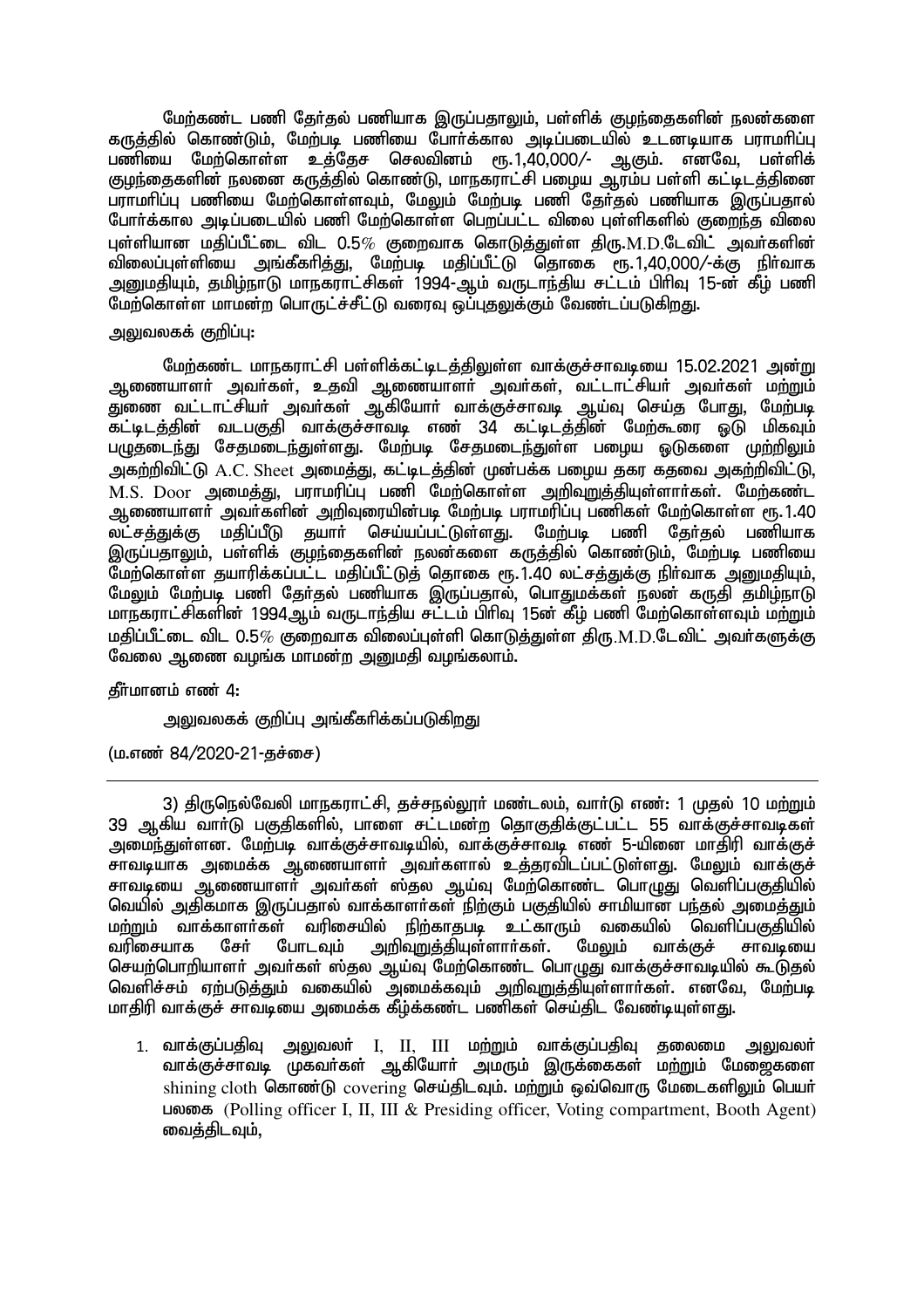- 2. வாக்குச்சாவடியின் உள்பகுதியில் நான்கு பக்க சுவர்களிலும் Decorative Screen அமைத்து, Voting Compartment பகுதியை தனியாக பிரித்துக் காட்டும் வகையில் Serial set, Decorative arrangement
- 3. தரையில் சிகப்பு கம்பளம் விரிக்கப்பட்டு மற்றும் Balloon Decorative செய்திடவும்
- 4. Entrance, Exit Box Arch Main Entrance flex Arch frame.

மேற்கண்ட பணிகளை மேற்கொள்ள ரூ.55,000/-க்கு மகிப்பீடு தயாரிக்கப்பட்டுள்ளது. மேலும் தேர்தல் பணியின் அவசர அவசியத்தை முன்னிட்டு மேற்படி பணியை போர்க்கால <u>அடிப்படையில் செய்து முடிக்க வேண்டி உள்ளதால், உள்ளூர் விலைபுள்ளிகள், பெற்று மேற்படி</u> பணிகளை மேற்கொள்ள பெறப்பட்ட மூன்று உள்ளுர் விலை புள்ளிகளின் விபரம்.

| 1. M.J. இன்டஸ்ட்ரீஸ்,<br>42, நாராயண சுவாமி கோவில் தெரு,<br>பேட்டை, திருநெல்வேலி ___ 627004.    | $0.75\%$ Above |
|------------------------------------------------------------------------------------------------|----------------|
| 2. ஜார்ஜ் இன்ஜினியரின் என்டர்பிரைசஸ்,<br>182-R/9, எஸ்.என் ஹைரோடுஇ<br>திருநெல்வேலி ____ 627001. | $0.50\%$ Below |
| 3. பிரகாஷ் இன்டஸ்ட்ரீஸ்,<br>100, நைனார்குளம் ரோடு,                                             |                |

திருநெல்வேலி \_\_\_\_ 627006.  $\blacksquare$  - 0.50% Above

மேற்கண்ட பணி 2021 சட்டமன்ற பொதுத்தேர்தல் பணியாக இருப்பதால், தேர்தல் பணியின் அவசர அவசியத்தை முன்னிட்டு உடனடியாக பணி மேற்கொள்ள தயாரிக்கப்பட்ட மகிப்பீட்டு கொகை ரூ.55,000/-க்கு நிர்வாக அறைமகியும், மேலும் மேற்படி பணி கேர்கல் பணியாக இருப்பதால் போர்க்கால அடிப்படையில் பணி மேற்கொள்ள பெறப்பட்ட விலை புள்ளிகளில் குறைந்த விலை புள்ளியான மதிப்பீட்டை விட 0.75 $\%$  குறைவாக கொடுத்துள்ள .<br>ஒப்பந்ததாரா திரு.ஜாா்ஜ் இன்ஜினியாின் என்டா்பிரைசஸ் நிறுவனத்தின் விலைப்புள்ளியை ு நட்சிச் திறந்து, தமிழ்நாடு மாநகராட்சிகளின் 1994-ஆம் வருடாந்திய சட்டம் பிரிவு 15-ன் கீழ் ்...<br>பணி மேற்கொள்ள மாமன்ற பொருட்ச்சீட்டு வரைவு ஒப்புகலுக்கும் வேண்டப்படுகிறது.

# அலுவலகக் குறிப்பு:

தச்சநல்லூா் மண்டலம், வாா்டு எண் 1 முதல் 10 மற்றும் 39 ஆகிய வாா்டு பகுதிகளில், பாளை சட்டமன்ற தொகுதிக்குட்பட்ட 55 வாக்குச்சாவடிகள் அமைந்துள்ளன. மேற்படி வாக்குச்சாவடியில், வாக்குச்சாவடி எண் 5-யினை மாதிரி வாக்குச் சாவடியாக அமைக்க ஆணையாளா் அவா்களால் உத்தரவிட்டுள்ளது. எனவே, மேற்படி மாதிரி வாக்குச் சாவடியை அமைக்க ரூ.55,000/-க்கு மதிப்பீடு தயார் செய்யப்பட்டுள்ளது. மேற்படி கேர்கல் பணியின் ு.<br>அவசர அவசியத்தை கருத்தில் கொண்டு தயாரிக்கப்பட்ட மதிப்பீட்டுத் தொகை ரூ.55,000/-க்கு நிர்வாக அனுமதியும், மேலும் மேற்படி பணி தேர்தல் பணியாக இருப்பதால், பொதுமக்கள் நலன் .<br>கருதி தமிழ்நாடு மாநகராட்சிகளின் 1994ஆம் வருடாந்திய சட்டம் பிரிவு 15ன் கீழ் பணி  $\frac{1}{2}$ ியார் மற்றும் மற்றும் மகிப்பீட்டை விட $\frac{1}{2}$ 0.50% குறைவாக விலைப்புள்ளி கொடுத்துள்ள <u>ஒப்பந்ததாரர் திரு.</u>ஜார்ஜ் இன்ஜினியரின் என்டர்பிரைசஸ் நிறுவனத்திற்கு வேலை ஆணை வழங்கவும் மாமன்ற அனுமதி வழங்கலாம்.

கீர்மானம் எண் $5:$ 

<u>ு வலுவலகக் குறிப்ப அங்கீகரிக்கப்படுகிறது.</u>

 $(\text{u}.\text{m}$ ண் 106/2020-21-சுச்சை)

<sup>4) 2021</sup> சட்டமன்ற பொதுத் தேர்தல் நடைபெறுவதை முன்னிட்டு 05.04.2021 அன்று ்பாளை காவல் உகவி அணையாளர் அவர்கள். பாளை காவல் அய்வாளர் அவர்கள். வட்டாட்சியர், பாளையங்கோட்டை அவர்கள் ஆகியோர் வாக்குச்சாவடியினை ஸ்தல ஆய்வு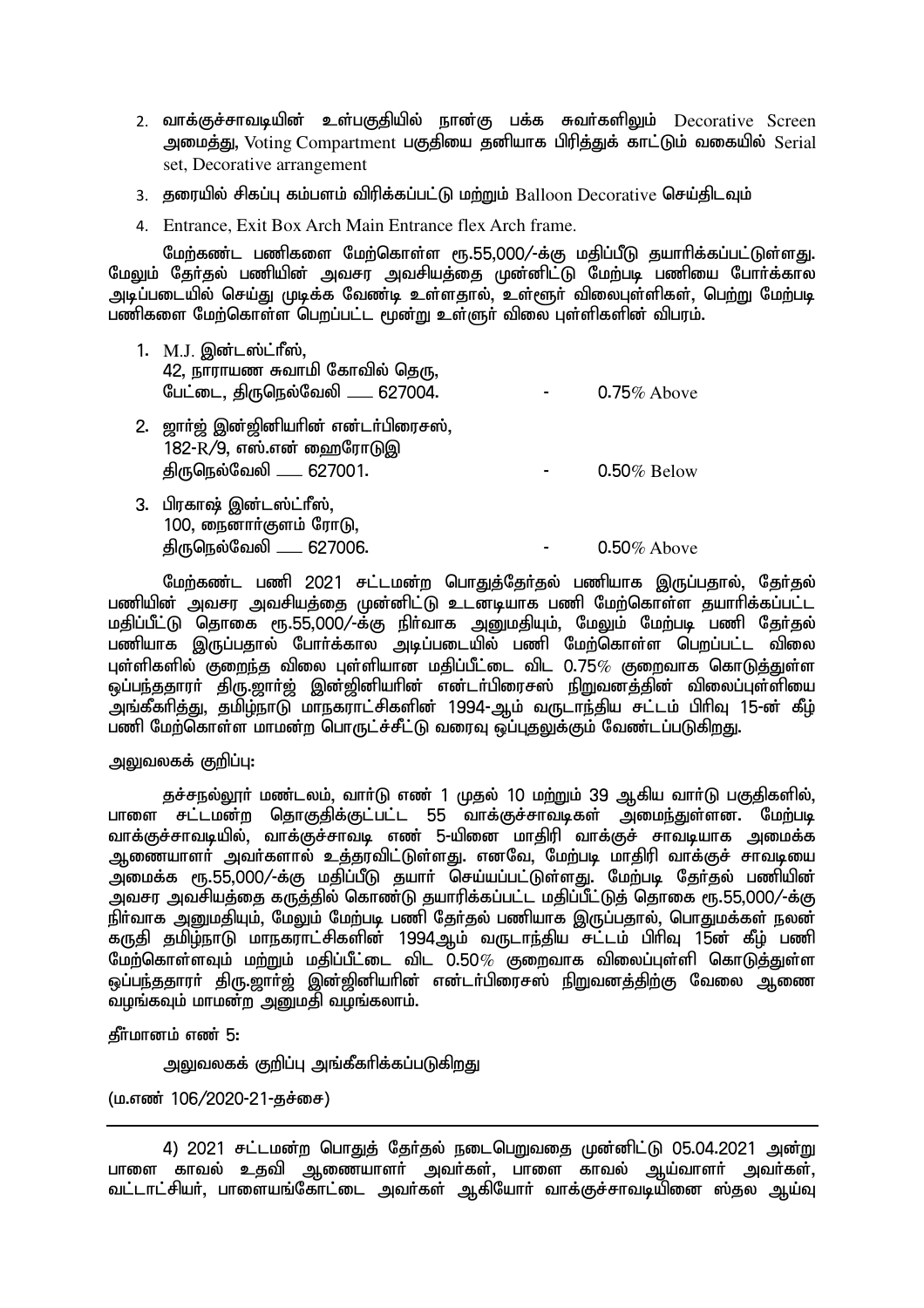செய்த போது, பாளை சட்டமன்ற தொகுதி வாக்குச்சாவடிகளுக்கு பதற்றமான நிலையில் உள்ள<br>வாக்குச்சாவடிகளான அறிஞர் அண்ணா தொடக்கப்பள்ளி, சி<u>ந்துபூந்து</u>றை Oxford வாக்குச்சாவடிகளான அறிஞர் அண்ணா கொடக்கப்பள்ளி. சிர்குடர்களை Oxford தொடக்கப்பள்ளி, ம.தி.தா.இந்து மேல் நிலைப்பள்ளி ஆகிய இடங்களில் அதிக காவலர்கள் பாதுகாப்பு பணியில் ஈடுபட்டுள்ளதால், கூடுதல் சாமியான பந்தல் மற்றும் மின் விளக்கு வசதி குடிநீா் வசதி மற்றும் Focus Light வசதி செய்து கொடுக்கும்படியும் மற்றும் Oxford .<br>தொடக்கப்பள்ளி பதற்றமான சூழல் மிகுந்த வாக்குச்சாவடி என்பதால் 'போதுமான பாதுகாப்பு இல்லாமல் உள்ளது. எனவே, வாக்குச்சாவடி எண் 3 மற்றும் 4 இடையில் தனித்தனியாக ...<br>மறைப்பு (Partition) ஏற்படுத்தப்பட வேண்டும் எனவும், மேலும் ம.தி.தா.இந்து மேல்நிலைப் பள்ளி வாக்குச் சாவடிக்கு கூடுதல் Power Plug Point வசதி செய்து கொடுக்கவும் மற்றும் வாக்குச்சாவடிகளில் பாதுகாப்பு நடவடிக்கையாக மறைப்பு (Partition) அமைக்கும் கொடுக்க ் காவல்துறை மற்றும் வட்டாட்சியர் ஆகியோரின் <u>அறிவறுத்</u>தியதின் படி கீழ்கண்ட அடிப்படை வசகிகள் செய்து கொடுக்க வேண்டியுள்ளது.

| Sl. No. | Name of Basic<br>Amenities | Qnty.     | Sl.<br>No.                  | Name of Basic<br>Amenities | Qnty.        |
|---------|----------------------------|-----------|-----------------------------|----------------------------|--------------|
| 1.      | Long Steel Table           | $46$ nos  | 6.                          | Plug point                 | 8 nos        |
| 2.      | Chair                      | $181$ nos | 7.                          | Samiyana                   | 2080 sq.ft.  |
| 3.      | Water can                  | $108$ nos | 8.                          | Focus Light                | 4 nos        |
| 4.      | Pedestal fan               | $10$ nos  | 9.                          | Partition                  | $542$ sq.ft. |
| 5.      | Tube Light                 | $108$ nos | 10.<br><b>Water Storage</b> |                            | 4 nos        |
|         |                            |           |                             | Drum                       |              |

எனவே, 2021 சட்டமன்ற பொதுத்தேர்தல் அவசர அவசியத்தை முன்னிட்டும், பொதுமக்கள் மற்றும் வாக்குச் சாவடிகளில் பணிபுரியும் பணியாளர்களின் நலனைக் கருத்தில் கொண்டு, மேற்கண்ட அடிப்படை வசதிகளை செய்திட உத்தேச செலவினம் ரூ.1,57,000/-ஆகும். எனவே, மேற்கண்ட தேர்தல் பணியில் அவசர அவசியத்தை கருதி, பணியை ு.<br>மேற்கொள்ள மேற்படி மதிப்பீட்டு தொகை ரூ.1,57,000/-க்கு நிா்வாக அனுமதியும், மேலும் மேற்படி பணி தேர்தல் பணியாக இருப்பதால், பொதுமக்கள் நலன் கருதி தமிழ்நாடு மாநகராட்சிகளின் 1994ஆம் வருடாந்திய சட்டம் பிரிவு 15ன் கீழ் பணி மேற்கொள்ள வேலை அணை வழங்க மாமன்ற அனுமதி வழங்கலாம்.

# தீர்மானம் எண் 6:

<u>அலு</u>வலகக் குறிப்பு அங்கீகரிக்கப்படுகிறது

 $(u.\sigma\vec{v}$  104/2020-21-தச்சை)

5) திருநெல்வேலி மாநகராட்சி, தச்சநல்லூர் மண்டல பகுதிகளில் தற்போது கொரோனா வைரஸ் தொற்று நோயின் இரண்டாம் அலை மிக அதிகமாக பரவி வருவதால் 04.05.2021 <u>அன்று அணையாளர் அவர்கள் அய்வக் கூட்டக்கில் கொரோனா வை</u>ாஸ் கொற்று நோய் ு, பாது<br>பரவலை கட்டுப்படுத்த, பொதுமக்களுக்கு விழிப்புணர்வு ஏற்படும் வகையில் பொதுமக்கள் நடமாட்டம் அதிகமாக உள்ள இடங்களில் பொதுமக்களுக்கு விழிப்புணர்வு ஏற்படும் வகையில் மாஸ்க் அணிவதின் முக்கியத்துவம் மற்றும் சமூக இடைவெளி போன்ற கொரோனா வைரஸ் கொற்று நோய் விழிப்புணர்வு ஓலிபெருக்கி மூலம் அறிவுறுக்கிட, ஓலிபெருக்கி அமைப்புகளை பொருத்த வேண்டியுள்ளது. மேலும் மேற்படி பணியை போர்க்கால அடிப்படையில் செய்து முடிக்க வேண்டிய அவசர அவசியத்தினை கருத்தில் கொண்டு உள்ளுர் விலைபுள்ளிகள், பெ<u>ற்று</u> மேற்படி பணியை மேற்கொள்ள பெறப்பட்ட மூன்று உள்ளூர் விலை பள்ளிகளின் விபரம்.

| 66, ராஜாஜி தெரு,          |                                                  |
|---------------------------|--------------------------------------------------|
| பத்தமடை, திருநெல்வேலி.    | - மதிப்பீட்டை விட $0.5\%$ குறைவாக                |
| 2. திரு. S. செல்வம்,      |                                                  |
|                           |                                                  |
| திருநெல்வேலி ____ 627001. | - மதிப்பீட்டை விட $1\%$ அதிகமாக                  |
|                           | 1. திருமதி. V. பார்வதி,<br>17, வரதராஜபுரம் தெரு, |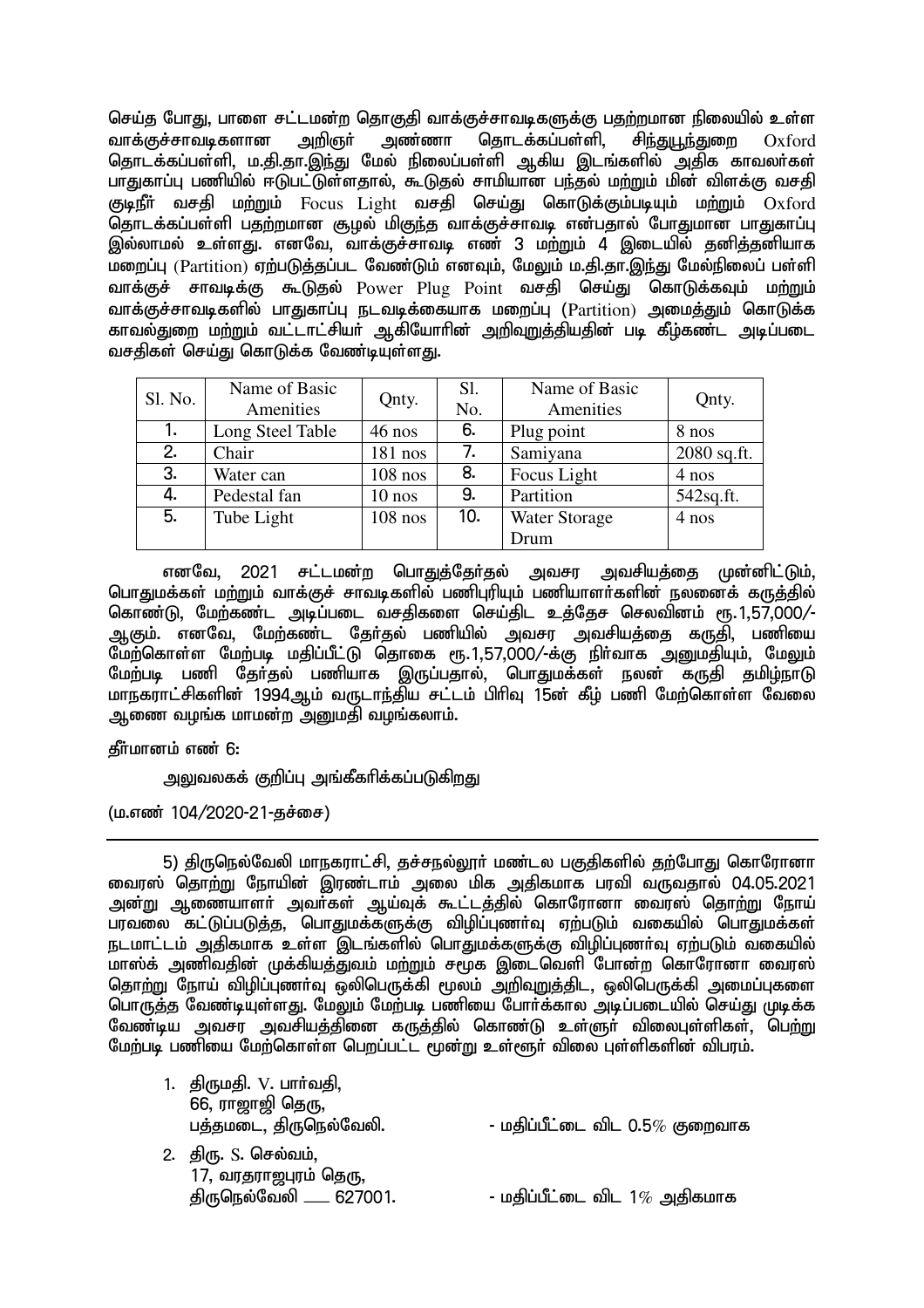3. திரு. P. மணிகண்டரா**ஜா**, .<br>10-B, அமகப்பபாம் தெற்கு தெரு, gioa Ngl;il> jpUney;Ntyp. - kjpg;gPl;L njhiff;F

மேற்கண்ட பணி COVID-19 தடுப்பு பணி என்பதால் பொது மக்களின் நலனை கருத்தில் கொண்டு, மேற்படி பணியை போர்க்கால அடிப்படையில் உடனடியாக மேற்கொள்ள செலவினம் தொகை ரூ.2,01,000/- ஆகும். எனவே, பொது மக்களின் நலனை கருத்தில் கொண்டு, மேற்கண்ட பணியை மேற்கொள்ளவும், அதற்கான மதிப்பிட்டு தொகை ரூ.2,01,000/-க்கு நிர்வாக அனுமதியும் மேலும் மேற்படி பணியை போர்க்கால அடிப்படையில் மேற்கொள்ள பெறப்பட்ட விலைப்புள்ளிகளில் குறைந்த விலைப்புள்ளியான மதிப்பீட்டை விட<br>O.5*%* குறைவாக கொடுத்துள்ள வப்பந்ததாரா் கிருமகி. A.பாா்வகி கொடுக்குள்ள  $0.5\%$  குறைவாக கொடுத்துள்ள ஒப்பந்ததாரா் திருமதி. $\textrm{A.L}$ பாா்வதி கொடுத்துள்ள விலைப்புள்ளியை அங்கீகரிக்கவும், தமிழ்நாடு மாநகராட்சிகளின் 1994-ஆம் வருடாந்திய சட்டம் பிரிவு 15-ன் கீழ் பணி மேற்கொள்ள மாமன்ற அனுமதிக்கு வைக்கப்படுகிறது.

## அலுவலகக் குறிப்பு:

சுச்சால்லார் மண்டல பகுகிகளில் கொரோனா வைாஸ் கொற்று நோயின் இாண்டாம் <u>அ</u>லை மிக அதிகமாக பாவி வருவகால் 04.05.2021 அன்று ஆணையாளர் அவர்கள் ஆய்வுக் ு.<br>கூட்டத்தில் கொரோனா வைரஸ் தொற்று நோய் பரவலை கட்டுப்படுத்த, பொதுமக்களுக்கு விழிப்புணர்வு ஏற்படும் வகையில் பொதுமக்கள் நடமாட்டம் அதிகமாக உள்ள இடங்களில், மாஸ்க் அணிவதின் முக்கியத்துவம் மற்றும் சமூக இடைவெளி போன்ற கொரோனா வைரஸ் தொற்று நோய் விழிப்புணர்வு ஒலிபெருக்கி மூலம் அறிவறுத்திட ஒலிபெருக்கி அமைப்புகளை <u>பொருத்த</u> வேண்டியுள்ளது. எனவே கொரோனா வைரஸ் தொற்று நோய் தடுப்பு பணியின் முக்கியத்துவத்தை கருத்தில் கொண்டு பொதுமக்களுக்கு முன்னெச்சரிக்கை நடவடிக்கையாக tpopg;GzHT Vw;gLj;Jk; tifapy; Nkw;gb gzpia Nkw;nfhs;s jahupf;fg;gl;l மதி்ப்பீட்டுத் தொகை ரூ.2.01 லட்சத்திற்கு நிா்வாக அனுமதியும், மேலும் மேற்படி பணி<br>COVID-19 தடுப்பு பணியாக இருப்பதால், பொதுமக்கள் நலன் கருதி தமிம்நாடு இருப்பதால், பொதுமக்கள் நலன் கருதி மாநகராட்சிகளின் 1994ஆம் வருடாந்திய சட்டம் பிரிவு 15ன் கீம் பணி மேற்கொள்ளவும் மற்றும் மதிப்பீட்டைவிட  $0.5\%$  குறைவாக விலைப்புள்ளி கொடுத்துள்ள ஒப்பந்ததாரர் திருமதி. $V$ .பார்வதி <u>அ</u>வர்களுக்கு வேலை ஆணை வழங்கியகற்கு மாமன்றம் பின்னேற்பு வழங்கலாம்.

## கீர்மானம் எண் $7:$

அலுவலகக் குறிப்பு அங்கீகரிக்கப்படுகிறது

 $(\text{u}.\text{m}$ ண் 2/2020-21-தச்சை)

6) திருநெல்வேலி மாநகராட்சி, தச்சநல்லூர் மண்டல வார்டு எண் 5, 6 மற்றும் 7 பகுதிகளில் 10.11.2020 முதல் 12.11.2020 மற்றும் 16.11.2020, 17.11.2020 மற்றும் 18.11.2020 ஆகிய தினங்களில் வடகிழக்கு பருவமழையின் காரணமாக பெய்த, கனமழையின் காரணமாக மேற்கண்ட பகுதிகளின் சாலைகள் சேதம் அடைந்து ஆங்காங்கே குண்டும், குழியுமாக ஏற்பட்டுள்ளது. மேலும் மேற்படி சாலையானது மக்கள் நடமாட்டம் மற்றும் இருசக்கர வாகனம். நான்கு சக்கர வாகனம் மற்றும் பேருந்துகள் முதலியன அதிகமாக பயன்படுத்தப்படும் rhiyahFk;. Nkw;gb rhiyapy; fdkioapd; fhuzkhf kioePH Njq;fp nghJkf;fs; மர்மும் வாகனங்கள் செல்ல இயலாக நிலை எற்ப்பட்டுள்ளகு. மேற்படி சாலையில் எற்பட்டுள்ள குண்டு, குழியினால் வாகன விபத்துக்களும் ஏற்பட்டு வருகிறது. எனவே, பொதுமக்கள் மற்றும் ் குறித்து முடிய நிலையில் குடித்தில் கொண்டு பார்வை (1)-ல் கண்டுள்ளபடி ஆணையாளர் அவர்கள் மேற்படி சாலைகளில் செங்கல் கப்பிகளைக் (Debris) கொண்டு உடனடியாக  $\overline{\mathsf{Q}}$ சப்பனிட உக்காவிட்டுள்ளார்கள்.

மேற்கண்ட உத்தரவின்படி திருநெல்வேலி மாநகராட்சி, பாளை மண்டல பகுதிக்குட்பட்ட காமராஜர் நகர் மற்றும் சிவன் கோவில் பகுதிகளில் (9 கி.மீ. அப்பால்) இடிக்கப்பட்ட கட்டுமான செங்கற்களை இரண்டு JCB இயந்திரம் (ஒரு JCB இயந்திரம் மூலம் Debris-களை லாரிகளில் ஏற்றி விடவும் மற்றும் மற்றொரு JCB இயந்திரம் மூலம் லாரிகளினால் கொண்டுவரப்பட்ட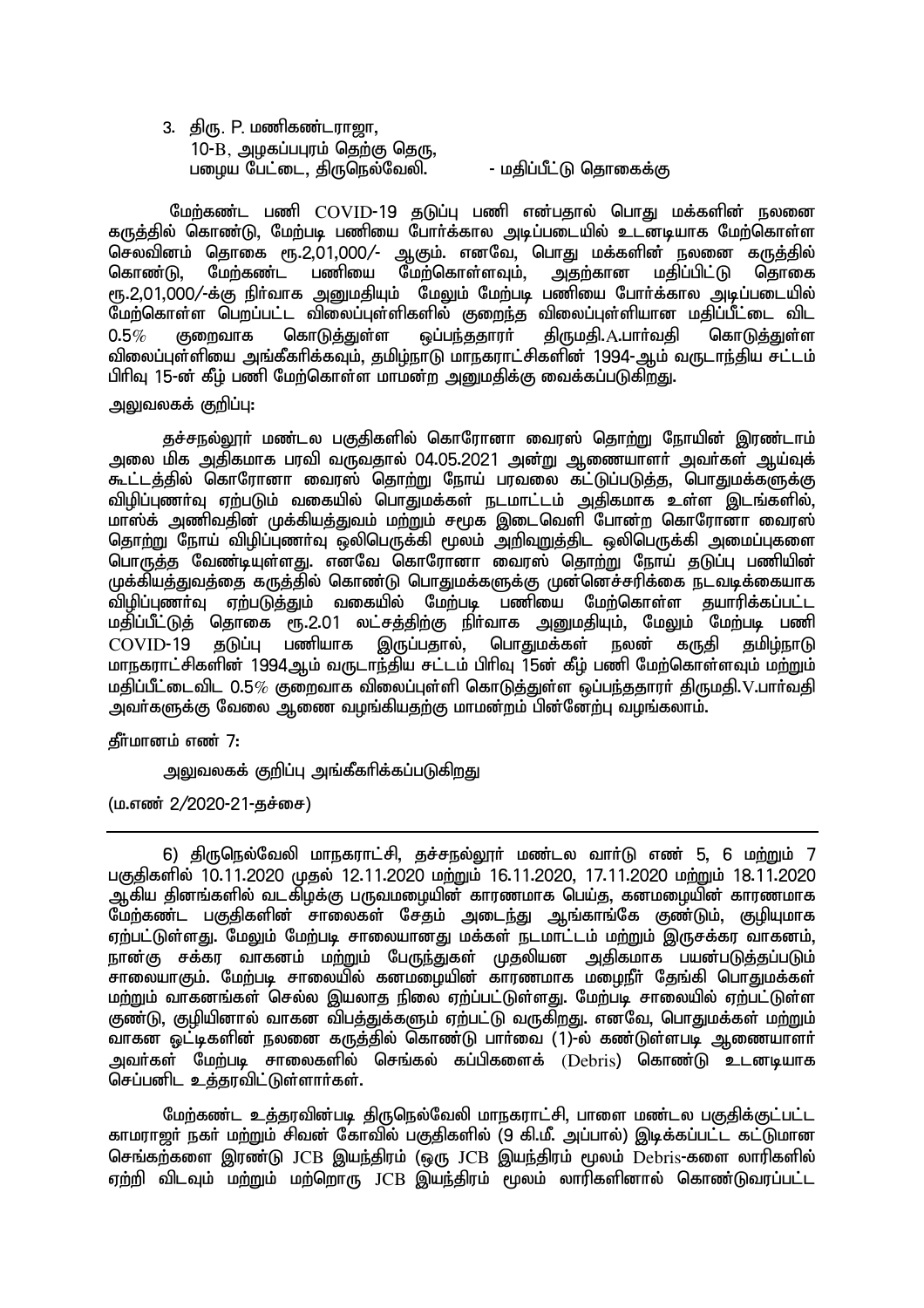Debris-களை சாலையில் மட்டப்படுத்தவும் பயன்படுத்தப்பட்டுள்ளது) மற்றும் நான்கு லாரிகள், Hydraulic Vibrator Roller இயந்திரம் மற்றும் கூலி ஆட்கள் கொண்டு இரண்டு தினங்கள் மற்றும் மூன்றாம் நாள் 2 மணி நேரம் மொத்தம் 18 மணி நேரம் மேற்கண்ட<sup>்</sup> செங்கல் கப்பிகள்<br>(Debris) கொண்டு மேற்படி சாலைகளில் குண்டும் குமியுமான பகுகிகளில் (Debris) கொண்டு மேற்படி சாலைகளில் குண்டும் குழியுமான பகுதிகளில் சமதளபடுத்தப்பட்டுள்ளது.

மேலும் மேற்கண்ட உத்தரவின்படி, மேற்படி பணிகளை மேற்கொள்ள பொதுப் பணிக்துறை ம<u>ற்று</u>ம் குடிநீர் வாரியம் விலை பட்டியியலில் விலை விகிதம் இல்லாததால் உள்ளூர் ்விலைப்புள்ளிகள் பெற்று பணி மேற்கொள்ள பெறப்பட்ட மூன்று உள்ளூர் விலை பள்ளிகளின் விபாம்.

| வ.<br>எண்      | விலைப்புள்ளி<br>வழங்கியவர்கள்                                                           | <b>JCB</b><br>ஒரு<br>மணி<br>நேரத்<br>திற்கு | Lorry<br>நாள்<br>ஔ்<br>றுக்கு | Roller<br>ஒரு<br>மணி<br>நேரத்<br>திற்கு | Labour<br>ஒரு<br>நபருக்கு | மொத்தம்   |
|----------------|-----------------------------------------------------------------------------------------|---------------------------------------------|-------------------------------|-----------------------------------------|---------------------------|-----------|
|                | T. Balasubramanian<br>214/1, Poonthotam Street,<br>Sankar Nagar-627-357                 | $850/-$                                     | $7,500/-$                     | $1,300/-$                               | $800/-$                   | $10450/-$ |
| $\overline{2}$ | Karuppasamy Earth Movers<br>220, Thirumal Nagar,<br>NGO A Colony, Tirunelveli<br>627007 | $890/-$                                     | $7,800/-$                     | $1,500/-$                               | $850/-$                   | 11040/-   |
| 3              | Mayil Agencies,<br>255, Madurai Road, Sankar<br>Nagar, 627-357                          | $940/-$                                     | $8,000/-$                     | $1,450/-$                               | $850/-$                   | $11240/-$ |

மேற்படி பெறப்பட்டுள்ள மூன்று விலைப்புள்ளிகளில் குறைந்த விலைப்புள்ளி கொடுத்துள்ள திரு.T.பாலசுப்ரமணியன் அவர்களின் விலை புள்ளியை அங்கீகரிக்கலாம். மேற்படி பணியை இரண்டு தினங்கள் மற்றும் மூன்றாம் நாள் (2மணி நேரம்) மேற்கொள்வதற்கு மதிப்பீட்டு கொகை ரூ.1.32.300/- ஆகும்.

எனவே, வடகிழக்கு பருவமழையின் காரணமாக பெய்த கனமமையினால் சேதமடைந்த சாலைகளை பொகுமக்கள் நலனை கருக்கில் கொண்டும். வாகன விபக்குக்கள் எற்படுவகை தவிா்க்கும் பொருட்டும், முன்னெச்சாிக்கை நடவடிக்கையாக தமிழ்நாடு மாநகராட்சிகள் .<br>1994ஆம் வருடாந்திய சட்டம் பிரிவு 15-ன் கீழ் பணி மேற்கொள்ள மாமன்ற அனுமதியை<br>எதிர்நோக்கி ஆணையாளர் அவர்களின் முன்அனுமதி பெற்று ஒப்பந்ததாரர் முன் <u>அனு</u>மதி திரு.T.பாலசுப்ரமணியன் அவா்களுக்கு வேலை ஆணை வழங்கியதை மாமன்ற பின்னேற்பு ்அமைகிக்காக வைக்கப்படுகின்றது.

# அலுவலகக் குறிப்பு:

திருநெல்வேலி மாநகராட்சி, தச்சை மண்டலம், வார்டு எண் 5, 6 மற்றும் 7 பகுதிகளுக்கு உட்பட்ட சாலைகள் வடகிழக்கு பருவ மழையின் காரணமாக பெய்த கன மழையினால் மேற்படி <u>சாலைகள் சேதமடைந்த குண்டும், குழியுமாக பொதுமக்கள் மற்று</u>ம் வாகனங்கள் செல்ல முடியாமல் விபத்துகள் ஏற்படும் வகையிலும் இருந்ததால் மேற்படி சாலைகளை Debris கொண்டு சமதளபடுத்திட JCB, LORRY, HYDRAULIC ROAD ROLLER மற்றும் கூலியாட்கள் கொண்டு பணி மேற்கொள்ள பெறப்பட்ட மூன்று உள்ளூர் விலைப்புள்ளிகளில் குறைந்த விலைப்புள்ளி<br>கொடுக்குள்ள வப்பந்கதாரர் கிரு..T.பாலசுப்ரமணியன் அவர்களின் விலைப்பள்ளியை கொடுத்துள்ள ஒப்பந்ததாரர் திரு.T.பாலசுப்ரமணியன் அவர்களின் விலைப்பள்ளியை ுங்கீகரிக்கும். குறைந்த விலைப்பள்ளி அடிப்படையில் இாண்டு கினங்கள் மற்றும் மூன்றாம். நாள் 2 மணி நேரம் மொத்தம் 18 மணி நேரம் பணி மேற்கொள்ள ரூ.1,32,300/-க்கான .<br>மதிப்பீட்டு தொகைக்கு நிர்வாக அறுமதியும் மற்றும் பொதுமக்கள் நலனை கருத்தில் கொண்டு, வாகன விபக்துகள் ஏற்படுவதை தவிர்க்கும் பொருட்டும். வடகிமக்கு பருவமழையின்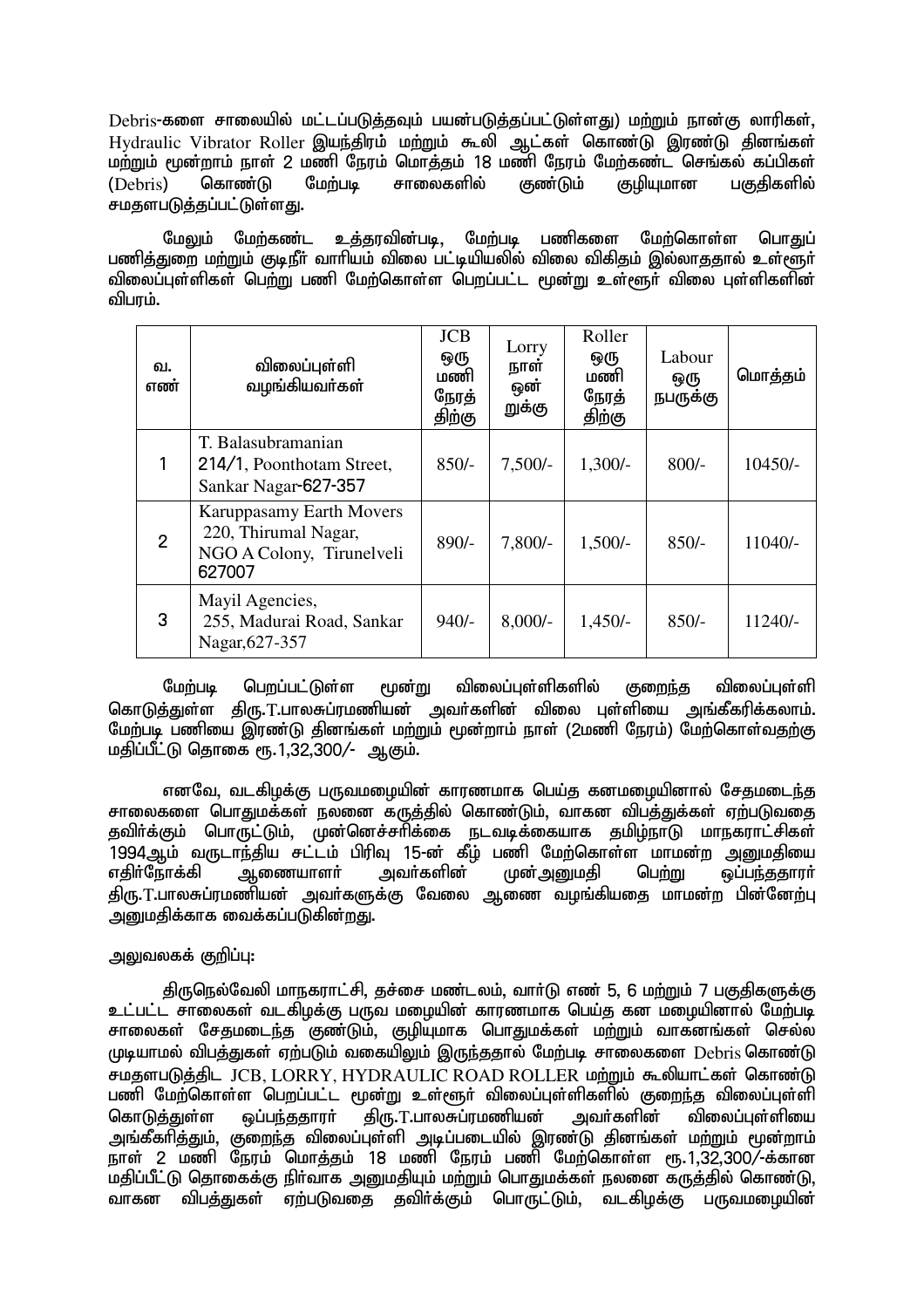காரணமாக மேற்படி பணியை போர்க்கால அடிப்படையில் பணி மேற்கொள்ள மாமன்ற அனுமதியை எதிர்நோக்கி ஆணையாளர் அவர்களின் முன் <u>அனும</u>தி பெ<u>ற்று</u> ஒப்பந்ததாரர் திரு.T.பாலசுப்ரமணியன் அவா்களுக்கு வேலை ஆணை வழங்கியதை மாமன்ற பின்னேற்பு .<br>வமங்கலாம்.

 $f$ சீர்மானம் எண் $8:$ 

அலுவலகக் குறிப்பு அங்கீகரிக்கப்படுகிறது

 $(\text{u}.\text{a}$ னர் 57/2020-21-தச்சை)

7) கிருநெல்வேலி மாநகராட்சி, சுச்சநல்லார் மண்டல பகுகிகளில் கற்போகு கொரோனா .<br>நைவரஸ் தொற்று நோயின் இரண்டாம் அலை மிக அதிகமாக பரவி வருவதால் 04.05.2021 அன்று ஆணையாளர் அவர்கள் ஆய்வுக் கூட்டத்தில் கொரோனா வைரஸ் தொற்று நோய்<br>பரவலை கட்டுப்படுத்த பல்வேறு அறிவுரைகள் வழங்கியுள்ளார்கள். மேலும் உகவி பரவலை கட்டுப்படுத்த பல்வேறு அறிவுரைகள் வழங்கியுள்ளார்கள். மேலும் உதவி அ்ணையாளர், தச்சநல்லூர் மண்டலம் அவர்களின் செயல்முறை ஆணைகள் ந.க.எண்: சி2/1194/2021 நாள்: 22.04.2021 படி COVID-19 நோய் தொற்று பரவலை கட்டுப்படுத்த மண்டல அலுவலர்களுக்கு, பொறுப்பு அலுவலராக நிர்ணயம் செய்து ஆணையிட்டுள்ளார்கள். மேற்படி ு;<br>ஆணைக்கிணங்க மேற்கண்ட பணியை போர்க்கால அடிப்படையில் செய்து முடிக்க வேண்டிய ு;<br>அவசர அவசியத்தினை கருத்தில் கொண்டு உள்ளுர் விலைபுள்ளிகள், பெற்று மேற்படி பராமரிப்பு பணிகளை மேற்கொள்ள பெறப்பட்ட மூன்று உள்ளுர் விலை பள்ளிகளின் விபரம்.

| வ.<br>எ        | விலைப்புள்ளி வழங்கியவர்கள்                                                              | 20"<br>சாலைகளில்<br>தடுப்பு<br>ஏற்படுத்திட |                     | 15"<br>சாலைகளில்<br>தடுப்பு<br>ஏற்படுத்திட |                     | 10"<br>சாலைகளில்<br>தடுப்பு<br>ஏற்படுத்திட |                    |
|----------------|-----------------------------------------------------------------------------------------|--------------------------------------------|---------------------|--------------------------------------------|---------------------|--------------------------------------------|--------------------|
| ண்             |                                                                                         | மண்<br>சாலை                                | C.C/<br>B.T<br>சாலை | மண்<br>சாலை                                | C.C/<br>B.T<br>சாலை | மண்<br>சாலை                                | C.C<br>B.T<br>சாலை |
|                | திரு.R.குமார்,<br>26, பாபா தெரு,<br>திருநெல்வேலி டவுன்.                                 | 890/-                                      | 1352/-              | $820/-$                                    | $1128/$ -           | $630/-$                                    | $938/-$            |
| $\overline{2}$ | திரு.P. மணிகண்டராஜா,<br>10-B, அழகப்பபுரம்<br>தெற்கு தெரு,<br>பழைய பேட்டை, திருநெல்வேலி. | $920/-$                                    | $1410/-$            | $890/-$                                    | $1185/-$            | 680/-                                      | $990/-$            |
| 3              | திருமதி. V. பார்வதி,<br>66, ராஜாஜி தெரு,<br>பத்தமடை, திருநெல்வேலி.                      | $910/-$                                    | 1430/-              | $860/-$                                    | 1200/-              | 690/-                                      | 1080/-             |

மேற்கண்ட பணி  $\mathrm{COVID}$ -19 தடுப்பு பணி என்பதால் பொது மக்களின் நலனை கருத்தில் கொண்டு, மேற்படி பணியை போர்க்கால அடிப்படையில் உடனடியாக மேற்கொள்ள செலவினம் தொகை ரூ.49,975/- ஆகும். எனவே, பொது மக்களின் நலனை கருத்தில் கொண்டு, மேற்கண்ட பணியை மேற்கொள்ளவும், அதற்கான மதிப்பிட்டு தொகை ரூ.49,975/-க்கு நிர்வாக <u>அனுமதியும் மேலும் மேற்படி பணியை போர்க்கால அடிப்படையில் மேற்கொள்ள பெறப்பட்ட</u> <u>வி</u>லை புள்ளிகளில் குறைந்த விலை கொடுத்துள்ள ஒப்பந்ததாரர் திரு..R.குமார் அவர்கள் கொடுத்துள்ள விலைப்புள்ளியை அங்கீகரிக்கவும், தமிழ்நாடு மாநகராட்சிகளின் 1994-ஆம்<br>வருடாந்திய சட்டம் பிரிவ 15-ன் கீம் பணி மேற்கொள்ள மாமன்ற அறைகிக்கு வருடாந்திய சட்டம் பிரிவ 15-ன் கீம் பணி வைக்கப்படுகிறது.

## அலுவலகக் குறிப்பு:

தச்சநல்லூர் மண்டல பகுதிகளில் கொரோனா வைரஸ் தொற்று நோயின் இரண்டாம் அலை மிக அதிகமாக பரவி வருவதால் 04.05.2021 அன்று ஆணையாளர் அவர்கள் ஆய்வுக்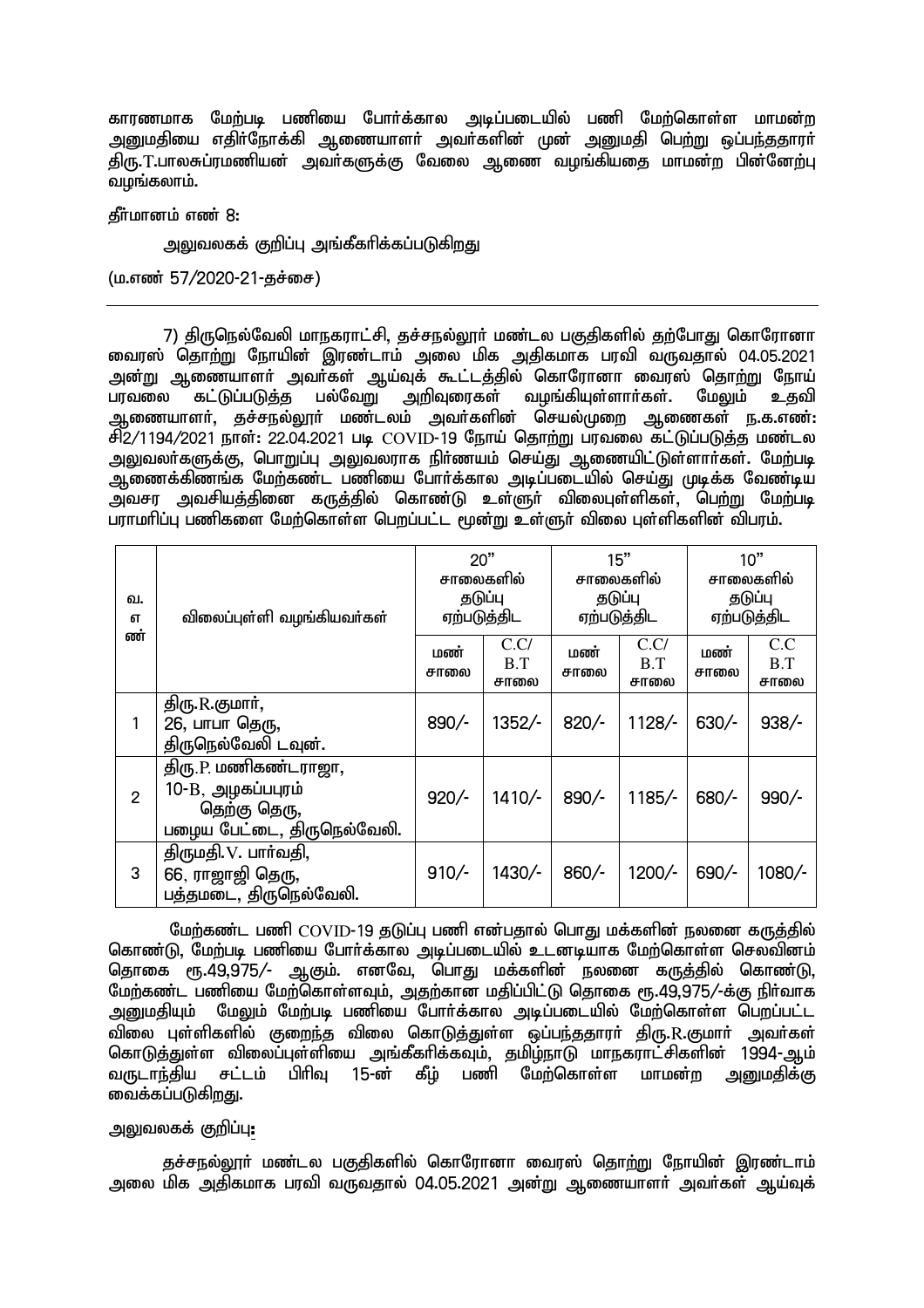கூட்டத்தில் கொரோனா வைரஸ் தொற்று நோய் பரவலை கட்டுப்படுத்த பல்வேறு அறிவுரைகள் வழங்கப்பட்டுள்ளது. மேலும் உதவி ஆணையாளர், தச்சநல்லூர் மண்டலம் அவர்களின் செயல்முறை ஆணைகளின்படி COVID-19 நோய் தொற்று பரவலை கட்டுப்படுத்த Containment பகுகிகளில் சவக்கு கம்பகளால் கடுப்ப அமைக்கல் மற்றும்  $\Gamma$ ontainment காலம் நிறைவற்ற பின் மேற்படி தடுப்புகளை அகற்றுதல், தொடர்பான பணிகள் மேற்கொள்ள உத்தரவிட்டுள்ளார்கள். எனவே கொரோனா வைரஸ் தொற்று நோய் தடுப்பு பணியின் முக்கியத்துவத்தை கருதியும், பொதுமக்களின் நலனை கருத்தில் கொண்டும் மேற்படி பணியை போர்கால அடிப்படையில் மேற்கொள்ள குயாரிக்கப்பட்ட மகிப்பீட்டுக் கொகை ரூ.49.975/-க்கு நிர்வாக அறைமகியும். மேலும் மேற்படி பணி  $\rm COVID$ -19 தடுப்பு பணியாக இருப்பதால், பொதுமக்கள் நலன் கருதி<br>கமிம்நாடு மாநகராட்சிகளின் 1994ஆம் வருடாந்கிய சட்டம் பிரிவ 15ன் கீம் பணி தமிழ்நாடு மாநகராட்சிகளின் 1994ஆம் வருடாந்திய சட்டம் பிரிவு 15ன் மேற்கொள்ளவும் ம<u>ற்ற</u>ும் குறைந்த விலைப்புள்ளி கொடுத்துள்ள ஒப்பந்ததாரா் திரு.R.குமாா் அவர்களுக்கு வேலை ஆணை வழங்கியதற்கு மாமன்றம் பின்னேற்பு வழங்கலாம்.

தீர்மானம் எண் 9:

அலுவலகக் குறிப்பு அங்கீகரிக்கப்படுகிறது

 $(\text{u}.\text{m}$ ண் 5/2020-21-தச்சை)

8) அருப்புக்கோட்டை நகராட்சியில் மின்பணியாளராக பணிபுரிந்து வரும்<br>.விக்னேஷ் என்பவர் தனது குடும்பச்சூழ்நிலை காரணமாக கிருகொல்வேலி திரு.ரா.விக்னேஷ் என்பவா் தனது குடும்பச்சூழ்நிலை காரணமாக திருநெல்வேலி<br>மாநகராட்சிக்கு பணியிட மாறுகல் கோாியுள்ளாா். அன்னாாின் பணியிட மாறுகல் மாநகராட்சிக்கு பணியிட மா<br>கோரிக்கையினை <u>அனுமதித்து</u> கோரிக்கையினை அனுமதித்து ¯அருப்புக்கோட்டை நகா்மன்ற தீா்மான எண் 1040, நாள்<br>21.10.2020ன்படி தீா்மானிக்கப்பட்டுள்ளது. அன்னாா் அருப்புக்கோட்டை நகராட்சியில் மின் ் அன்னாா் அருப்புக்கோட்டை நகராட்சியில் மின் பணியாளர் பணியிடத்தில் பணியாற்றி வருகின்றார். திருநெல்வேலி மாநகராட்சிக்கு அரசாணை எண் 78, நகராட்சி நிர்வாகம் மற்றும் குடிநீர் வழங்கல் துறை நாள் 13.5.1998ன்படி அறுமதிக்கப்பட்ட பணியிடங்களில் மின்பணியாளர் என்ற பணியிடம் இல்லை. மின்பணியாளர் பணியிடக்கிற்கு 7வது ஊகியக்குமுவின் பரிந்துரையின்படி அடிப்படை ஊகியம் Pay Matrix Level -8 (19500-62000) என அருப்புக்கோட்டை நகராட்சி ஆணையாளர் கடித எண் 4702/2020/சி1, நாள் 04.02.2021-ன் வாயிலாக தெரிவிக்கப்பட்டுள்ளது. திருநெல்வேலி<br>மாநகராட்சியில் மேற்கண்ட ஊதிய நிரக்கின் கீம் செயல்திறன் பணியாளர் நிலை 2 என்ற .<br>மேற்கண்ட ஊதிய நிரக்கின் கீம் செயல்கிறன் பணியாளர் நிலை 2 என்ற பணியிடம் வருகின்றது. செயல்கிறன் பணியாளர் நிலை -2 பணியிடக்கிற்கு அறையகிக்கப்பட்ட 50 பணியிடங்களில், நாளது தேதியில் 32 பணியிடங்கள் காலியாக உள்ளது. எனவே ்காலிப்பணியிடங்களின் எண்ணிக்கையினை கருத்திற்கொண்டு திரு.ரா.விக்னேஷ் என்பவரின் பணியிட மாறுதல் கோரிக்கையினை ஏற்றுக்கொள்ள மாமன்றத்தின் அனுமதிக்கு

அலுவலககுறிப்பு

திரு.ரா.விக்னேஷ் மின்பணியாளா் அருப்புக்கோட்டை நகராட்சி என்பவாின்<br>தோாிக்கையின்படி கிருநெல்வேலி மாநகராட்சியில் மின் பணியாளா் பணியிடக்கிா்கு கோரிக்கையின்படி திருநெல்வேலி மாநகராட்சியில் மின் பணியாளர் பணியிடத்திற்கு இணையான பணியிடமான செயல்திறன் பணியாளர் நிலை 2 பணியிடத்தில் தற்போது ்திருநெல்வேலி மாநகராட்சியில் மேற்குறிப்பிட்ட பணியிடத்தில் பணியாற்றி வரும் பணியாளர்களுக்கு இளையவராக வைக்கப்படுவார் என்ற நிபந்தனையுடன் அன்னாரை, <u>அரசின் அனுமதி ஆணை பெற்று திருநெ</u>ல்வேலி மாநகராட்சியில் ஈர்த்துக் கொள்ள இசைவு அளித்து மாமன்றம் தீர்மானிக்கலாம்.

கீர்மானம் எண் $10:$ 

அலுவலகக் குறிப்பு அங்கீகரிக்கப்படுகி<u>றத</u>ு

(ந.க.எண் சி1/5434/2020)

9) திருநெல்வேலி மாநகராட்சியில் பிறப்பு மற்றும் இறப்பு சான்றிதழ் வகைக்கு ரூ.200/-கட்டணமாக பொதுமக்களால் செ<u>லுத்த</u>ப்பட்டு சான்றிதம் வமங்கப்பட்டு வருகிறது. அகே போல் பிறப்பு / இறப்பு பகிவின்மை சான்று கோட்டாட்சியர் மூலம் வழங்க காமக பகிவு கட்டணம்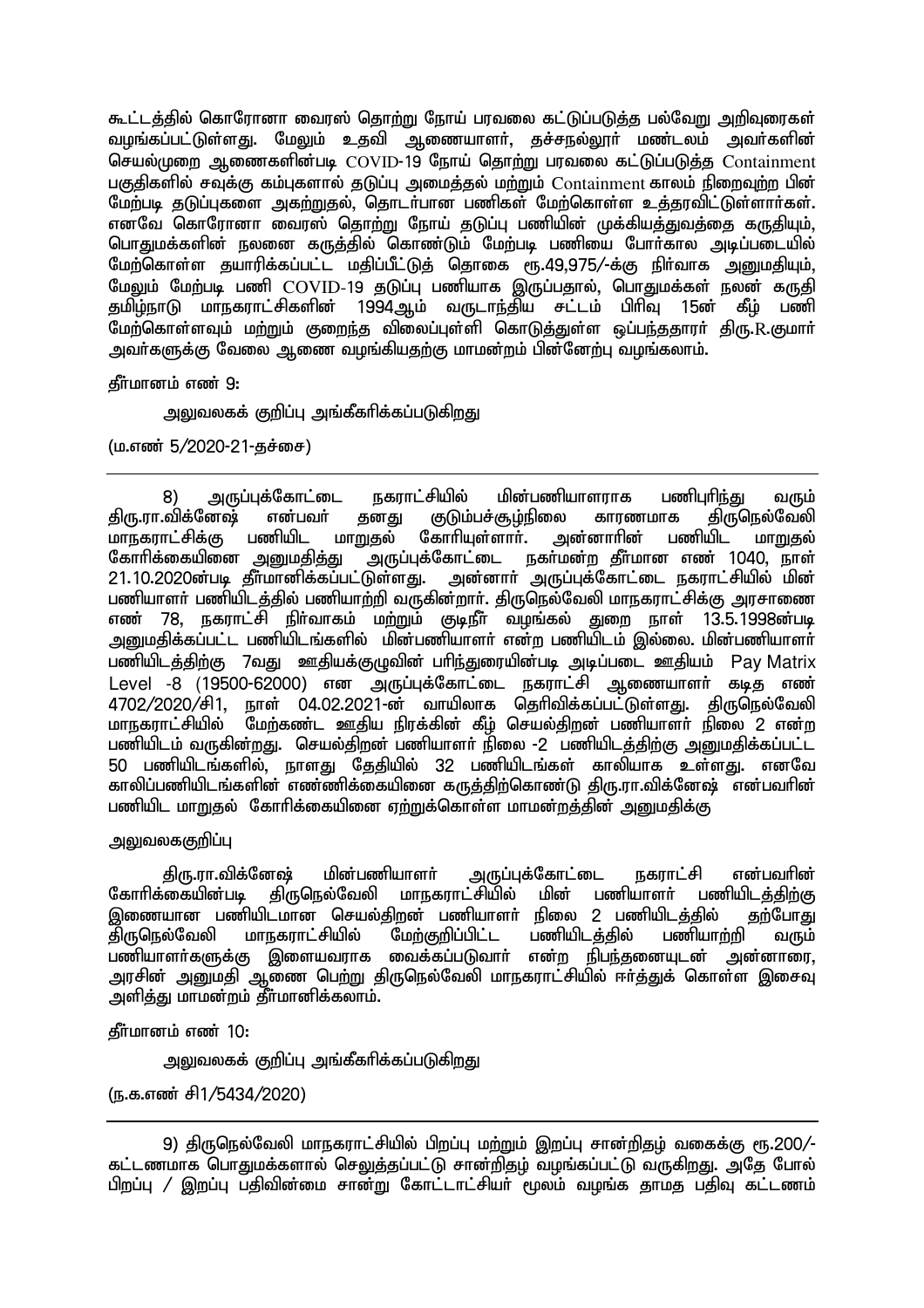ரூ.500/- பொதுமக்களால் செலுத்தப்பட்டு மேற்படி பதிவின்மை சான்றுகள் வழங்கப்பட்டு வருகிறது.

பொதுமக்கள் மேற்படி சான்றுகளை பெற மாநகராட்சி அலுவலகக்கிற்கு நேரடியாக ்வருகை தருவதை தவிர்த்து அவர்களுக்கான சிரமத்தை குறைக்கவும், தற்போது கொரோனா தொற்று பரவி வருவதை கருத்திற்கொண்டும் பிறப்பு சான்றிதழ், இறப்பு சான்றிதழ் மற்றும் பிறப்பு / இறப்பு பதிவின்மை சான்றுகளை பதிவுத்தபாலில் அனுப்பி வைக்கவும் இவ்வகைக்கான செலவின்த்திற்கு ஏற்கனவே பெறப்படும் கட்டணத்துடன் சேர்த்து கூடுதலாக ரூ.30/- (ரூபாய் முப்பது மட்டும்) வசூலிக்கவும் மாமன்றக்கின் அறைகிக்கு.

## அலுவலகக் குறிப்பு $:$

பொதுமக்கள் பிறப்பு சான்றிதம், இறப்பு சான்றிதம் மற்றும் பிறப்பு / இறப்பு பதிவின்மை சான்றுகளை பெற மாநகராட்சி அலுவலகக்கிற்கு நோடியாக வருகை குருவகை கவிர்க்கு அவர்களுக்கான சிரமத்தை குறைக்கவும், தற்போது கொரோனா தொற்று பரவி வருவதை கருத்திற்கொண்டும் பிறப்பு சான்றிதழ், இறப்பு சான்றிதழ் மற்றும் பிறப்பு / இறப்பு பதிவின்மை சான்றுகளை பதிவுத்தபாலில் அனுப்பி வைக்கவும் இவ்வகைக்கான செலவினத்திற்கு ஏற்கனவே பெறப்படும் கட்டணத்துடன் சேர்த்து கூடுதலாக ரூ.30/- (ரூபாய் முப்பது மட்டும்) வசூலிக்கவும் மாமன்றம் அறுமதிக்கலாம்.

## கீர்மானம் எண் $11:$

அலுவலகக் குறிப்பு அங்கீகரிக்கப்படுகிறது

(ந.க.எண் H7/1859/2021 மை.அ)

10) கிருநெல்வேலி மாநகாாட்சிப் பகுகியில் கேசிய நிகிநீர் பாகுகாப்பக் கிட்டக்கின் கீம் ரு.52.00 கோடி மதிப்பீட்டில் தமிழ்நாடு குடிநீர் வடிகால் வாரியத்தால் பாதாள சாக்கடை திட்டப்பணிகள் மேற்கொள்ளப்பட்டு 01.04.2007 முதல் பொது மக்கள் பயன்பாட்டிற்கு கொண்டு<br>வாப்பட்டுள்ளது. மேற்படி திட்டத்திற்கான பாதாள சாக்கடை பம்பிங் மெயின் 12.55 கிலோ மேற்படி திட்டத்திற்கான பாதாள சாக்கடை பம்பிங் மெயின் 12.55 கிலோ மீட்டர், கழிவுநீர் குழாய்கள் 40 கிலோ மீட்டர் , கழிவு நீர் உந்து குழாய்கள் நான்கு எண்ணம் மற்றும் கழிவுநீர் சுத்திகரிப்பு நிலையம் ஒன்று, ஆள் இறங்கு குழிகள் 7924 எண்ணங்கள் <u>ஆகியவற்றி</u>னை இயக்கி பராமரிக்கும் பணிகளை 01.12.2020 முதல் 31.03.2021 நான்கு மாத காலத்திற்கு ரூ.49.80 இலட்சம் மதிப்பீட்டில் மேற்கொள்வதற்கு, திரு.செல்வம் என்பவரின் <u>ூப்பந்தப்புள்ளி மாமன்றத்</u> தீர்மானம் எண் 179. நாள் 30.11.2020-ன்படி ஏற்றுக் கொள்ளப்பட்டு. .<br>அன்னாருக்கு வேலை ஆணை 30.11.2020 அன்று வழங்கப்பட்டு பாதாள சாக்கடை பராமரிப்பு பணிகள் கொடர்ந்து மேற்கொள்ளப்பட்டு வருகின்றது.

அதன்படி பராமரிப்பிற்கான காலம் 31.03.2021-ல் முடிவடைய இருப்பதால், மேற்படி பராமரிப்பு பணிகளை 01.04.2021 முதல் 31.07.2021 முடிய உள்ள நான்கு மாத காலத்திற்கு மேற்கொள்வதற்கு தயாரிக்கப்பட்ட மதிப்பீடு ரூ.49.80 இலட்சத்திற்கு நிர்வாக அனுமதி வழங்கவும் ஒப்பந்தப்புள்ளிகள் கோரப்பட்டு மேல்நடவடிக்கை தொடரவும் மாமன்ற அனுமதிக்கு.

## <u>அலுவலகக்குறிப்பு:</u>

பொருளில் கண்டுள்ளவாறு, இம்மாநகராட்சியில் பாதாள சாக்கடை பம்பிங் மெயின் 12.55 கிலோ மீட்டர், கழிவுநீர் குழாய்கள் 40 கிலோ மீட்டர், கழிவு நீர் உந்து குழாய்கள் நான்கு எண்ணம் மற்றும் கழிவுநீர் சுத்திகரிப்பு நிலையம் ஒன்று, ஆள் இறங்கு குழிகள் 7924 எண்ணங்கள் ஆகியவற்றினை இயக்கி பாாமரிக்கும் பணியினை மகிப்பீடு ரூ.49.80 இலட்சம் மதிப்பீட்டில், மாமன்றத் தீர்மானம் எண் 179, நாள் 30.11.2020-ன்படி தனியார் மூலம் பராமரிக்கப்பட்டும், மேற்படி பராமரிப்பு பணிக்கான காலம் 31.03.2021-ல் முடிவடைய இருப்பதாலும், மேற்படி பணியின் அவசர அவசியம் கருதி 01.04.2021 முதல் 31.07.2021 Kba ehd;F khj fhyj;jpw;F ghjhs rhf;fil guhkhpg;G gzpfis Nkw;nfhs;tjw;F தயாரிக்கப்பட்ட மதிப்பீடு சந. 49.80 இலட்சத்திற்கு நிர்வாக அறைகியும், மேற்படி பராமரிப்பு பணிக்கு ஒப்பந்தப்புள்ளிகள் கோரி மேல்நடவடிக்கை கொடாவும் மாமன்றம் அறைகி வழங்கலாம்.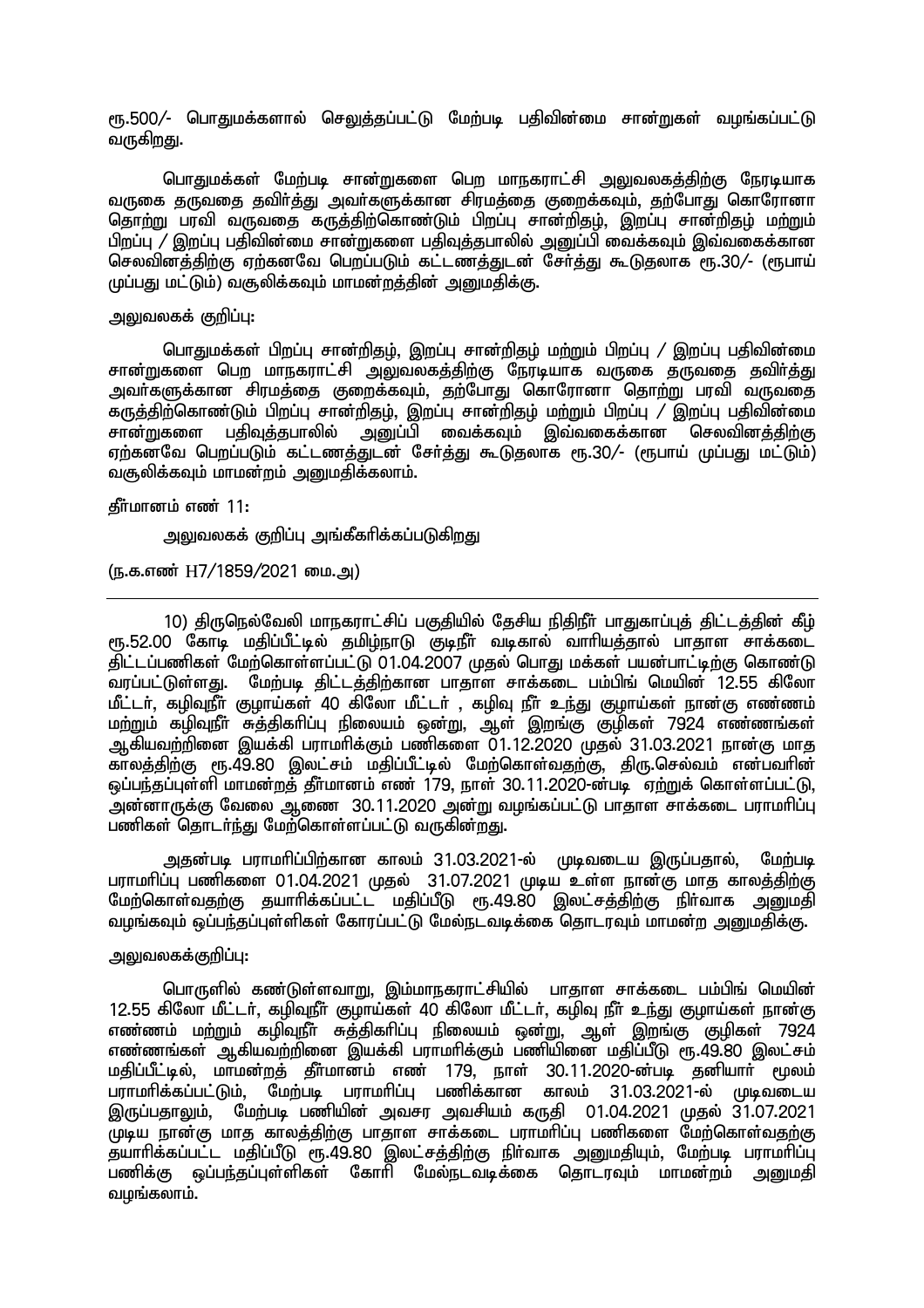### கீர்மானம் எண் $12$ :

அலுவலகக் குறிப்பு அங்கீகரிக்கப்படுக<u>ிறத</u>ு

(மதிப்பீடு எண்.57/2020-21)

11) திருநெல்வேலி மாநகராட்சி, மைய அலுவலகத்தில் பொதுமக்கள் சேவை மையம் (Call Centre) 01.12.2011 முதல் செயல்படுத்தப்பட்டு வருகின்றது. இம்மையத்தில்<br>திருநெல்வேலி மாநகராட்சிக்குட்பட்ட பகுதிகளில் உள்ள மாநகராட்சியின் சேவைகள் ்திருநெல்வேலி மாநகராட்சிக்குட்பட்ட தொடர்பான புகார்கள் 1800 425 4656 என்ற Toll Free எண் மூலம் பெறப்பட்டு கணினியில் பதிவு செய்யப்பட்டு நான்கு மண்டல அலுவலகங்களுக்கும் சம்பந்தப்பட்ட பிரிவுகளுக்கும் (குடிநீர், பொதுசுகாதாரம், தெருவிளக்குகள் ம<u>ற்று</u>ம் மாநகராட்சி சேவை தொடர்பான இகுர புகார்கள்) அனுப்பப்பட்டு மேற்படி புகார்கள் மீது உரிய நடவடிக்கைகள் மேற்கொள்ளப்பட்டு .<br>அதற்கான அறிக்கை சம்பந்தப்பட்ட அலுவலாிடமிருந்து வரையறுக்கப்பட்ட காலத்திற்குள் பெறப்படுகின்றது.

மேலும், புகார் செய்தவுடன் புகார் அளித்தவருக்கும் சம்பந்தப்பட்ட மாநகராட்சி அலுவலருக்கும் SMS அனுப்பும் வசதி, புகாரை Complaint ID மூலம் Open செய்து புகாரின் தற்போதைய நிலை (status) அறிந்து கொள்ளும் வசதி, புகார் செய்தவரின் அலைபேசி எண்ணைக்கொண்டு அவர் கொடுத்த புகார் அனைத்தையும் பார்க்கும் வசதி, மண்டலம் வாரியாக, வார்டு வாரியாக, இனங்கள் வாரியாக அலுவலர்கள் வாரியாக Excel Format-ல் PDF-ல் அறிக்கை எடுக்கும் வசதி போன்ற வசதிகளும் ஏற்படுத்தப்பட்டுள்ளது.

மேலும் குறைபாடு நிவர்த்தி செய்யப்பட்ட விபரத்தினை சம்பந்தப்பட்ட புகார்தாரருக்கு கெரிவிக்கு, பகார்காார்கள் கெரிவிக்கும் பகிலின் அடிப்படையில் கணினியில் மேற்கண்ட புகார்கள் முடிவு செய்யப்படுகிறது. இப்பணி மாமன்றத் தீர்மானம் எண் 55, நாள் 08.06.2020-ன் படி 01.06.2020 முதல் 31.05.2021 வரையுள்ள ஓராண்டு காலத்திற்கு அண்ணா பல்கலைக் கழகம், திருநெல்வேலி நிறுவனத்துடன் ரூ.6,53,400/- மற்றும் 18% சேவை வரி என்ற ு கொகைக்கு ஒப்பந்தம் ஏற்படுத்தப்பட்டு மேற்கொள்ளப்பட்டுள்ளது. மேற்படி ஓராண்டு ஒப்பந்த காலம் 31.05.2021 உடன் முடிவடைய உள்ள நிலையில், இப் பணியினை தற்போது தேர்தல் நடத்தை விதிகள் அமலில் இருப்பதை முன்னிட்டும், கொரோனா வைரஸ் இரண்டாம் அலை ்தீவிரமாக உள்ளதை கருத்திற்கொண்டும், 01.06.2021 முதல் 31.05.2022 வரை மேலும் <u>ஒராண்டு காலத்திற்கு தற்</u>போதுள்ள அதே ஆண்டுக்கட்டணம் ரூ.6,53,400/- மற்றும் 18% .<br>சேவை வரி தொகைக்கு மெசர்ஸ் அண்ணா பல்லைக் கமகம் நிறுவனக்கிற்கு ஒப்பந்தம் .<br>நீட்டித்து வழங்க மாமன்றத்தின் பார்வைக்கும் முடிவுக்கும்.

## அலுவலகக் குறிப்பு:

அ) மேற்படி Toll Free சேவை மூலம், பொதுமக்கள் மாநகராட்சி தொடர்பான தங்களுக்கான குறைபாடுகளை கொலைபேசி மூலம் அவ்வப்போது இலவசமாக பதிவு செய்து சுறைபாடுகள் நிவர்த்தி செய்யப் பெறுவதால் மேற்படி சேவையை தொடரவும், அண்ணா பல்பலைக்கழகம், சென்னை மூலம் 01.06.2021 முதல் 31.05.2022 வரையிலான ஒராண்டு காலத்திற்கு ஆண்டுக்கட்டணம் ரூ. 6.53.400/- மற்றும் 18% சேவை வரி தொகைக்கு ஓப்பந்தம் நீட்டிக்கு வமங்கவம். மாமன்றம் முடிவ செய்யலாம்.

ஆ) தற்பொழுது கொரோனா தொற்று அதிகமாக இருப்பது மற்றும் தமிழ்நாடு<br><del>ர்</del>றத் தேர்தல் 2021-க்கான நடத்தை விதிகள் அமுலில் உள்ளது உள்ளிட்ட சட்டமன்றத் தேர்தல் 2021-க்கான நடத்தை விதிகள் .<br>காரணங்களினால் ஒப்பந்தப்புள்ளி கோர இயலாததாலும், அவசர அவசியத்தை முன்னிட்டு ஆணையாளா் மற்றும் தனி அலுவலா் அவா்களின் முன் அனுமதி பெறப்பட்டு மேற்படி<br>பணியினை 01.06.2021 முகல் அண்ணா பல்கலைக்கமகம். சென்னைக்கு வமங்க அண்ணா பல்கலைக்கமகம். நடவடிக்கைகள் மேற்கொள்ளப்பட்டமைக்கு மாமன்றம் பின்னேற்பு வழங்கலாம்.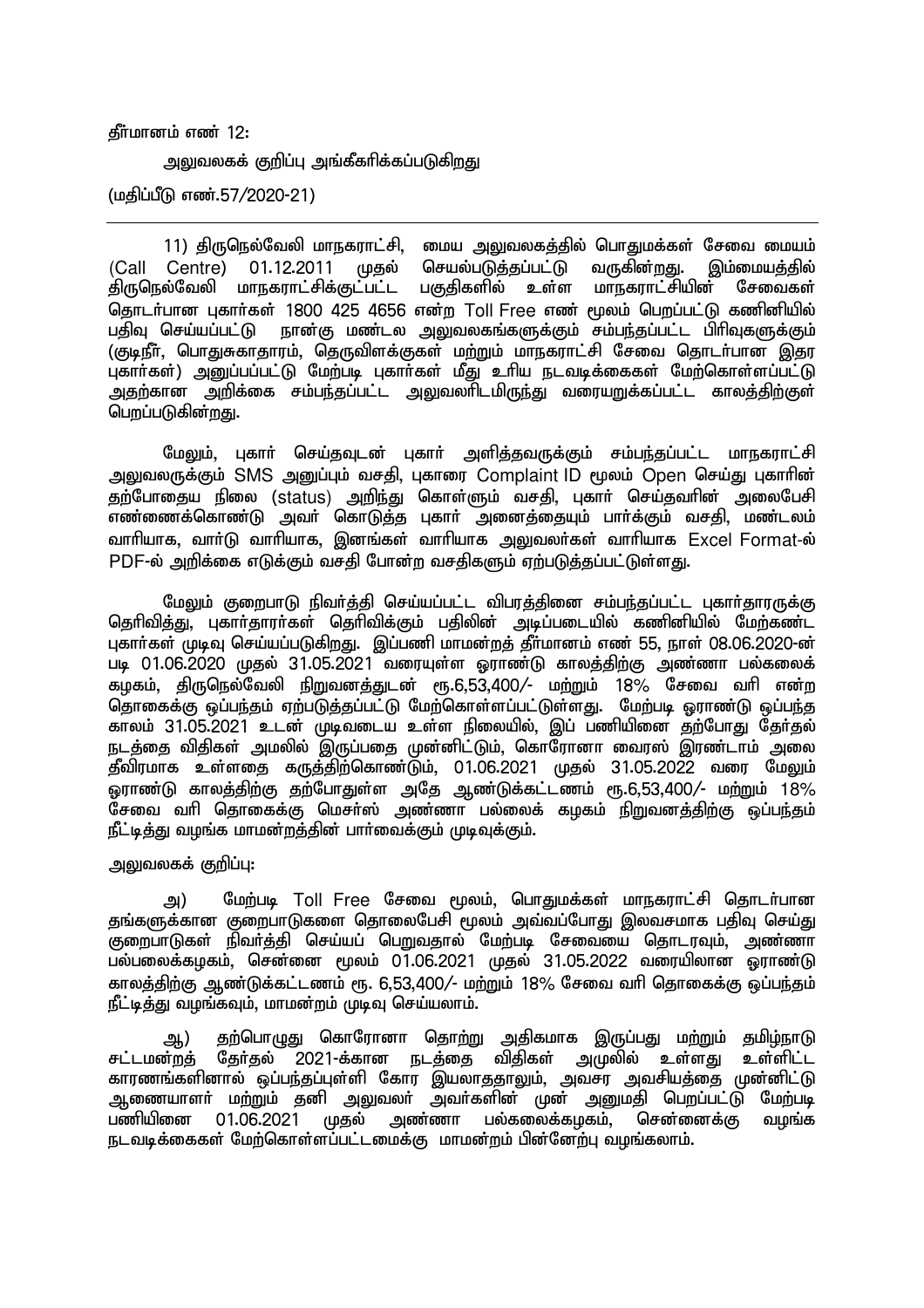தீர்மானம் எண் 13:

அலுவலகக் குறிப்பு அங்கீகரிக்கப்படுகிறது

(ந.க.எண். இடிபி / 10452 /2008)

12) திருநெல்வேலி மாநகராட்சி, மேலப்பாளையம் மண்டலத்திற்குட்பட்ட பாரத ரத்னா டாக்டர் எம்.<u>வி. ஆ</u>ர் பேருந்து நிலையத்தில் முன்னாள் இராணுவத்தினர் கழகம் மூலம் நியமிக்கப்பட்டு ஒப்பந்த பணியாளா்கள் பேருந்து நிலைய பாதுகாப்புபணி, பேருந்து நிலையம் EioT fl;lzk; t#y; nra;Ak; gzp> NgUe;J epiyaj;jpy; thfd fhg;gfj;jpy; t#y; செய்யும் பணி, ஆம்னி பேருந்து நிலையத்தில் வசூல் செய்யும் பணி, மற்றும் சிறுநீர் கழித்தல் புகை பிடித்தல் நிமித்தம் அபராதம் வசூல் செய்யும் பணி ஆகிய பணிகளை மேற்கொண்டு ் வருகின்றனர். மேற்படி ஒப்பந்த பணியாளர்களில் மேலப்பாளையம் மண்டலத்திற்குட்பட்ட புதிய பேருந்து நிலையத்தில் பணிபுரிந்து வரும் முன்னாள் இராணுவத்தினா் 25 பணியாளா்கள் மற்றும்<br>ஆம்னி பேருந்து நிலையத்தில் 3 பணியாளா்கள் ஆக மொத்தம் 28 பணியாளா்களுக்கு ் பேருந்து நிலையத்தில் 3 பணியாளர்கள் ஆக மொத்தம் 28 பணியாளர்களுக்கு மாமன்ற தீர்மானம் எண் 56, நாள் 08-06-2020 -இன் படி 01-04-2020 முதல் 31-03-2021 வரை பணியில் அமர்க்கிக்கொள்ள மாமன்ற அறைமகி பொப்பட்டுள்ளது.

மேற்படி பணியாளா்களுக்கு 01-04-2020 முதல் அகவிலைப்படியுடன் கூடிய ஊதியம்<br>தலைமை காவலா் மற்றும் இளநிலை உகவியாளா் நிலையில் ரூ.22003/-. பாகுகாவலா் ் மற்றும் இளநிலை உதவியாளா் நிலையில் ரூ.22003/- பாதுகாவலா் நிலையில் ரூ. 19239/- வழங்க மாமன்ற தீர்மானம் எண் 204, நாள்: 30-12--2020-ன்படி மாமன்ற அனுமதி பெறப்பட்டுள்ளது.

| வ.  | பதவியின் பெயர்                  | பணியாளர்களின் | மாத ஊதியம் |
|-----|---------------------------------|---------------|------------|
| எண் |                                 | எண்ணிக்கை     |            |
|     | தலைமை காவலர்                    |               | 22003/-    |
|     | பாதுகாவலர்                      | 18            | 19239/-    |
| 3   | பாதுகாவலர் வாகன காப்பகம்        | 3             | 19239/-    |
|     | நிலையில்<br>உதவியாளர்<br>இளநிலை | 3             | 22003/-    |
|     | முன்னாள் இராணுவத்தினா்          |               |            |
| 5   | பேருந்து<br>ஆம்னி<br>பாதுகாவலர் | 3             | 19239/-    |
|     | நிலையம்                         |               |            |

மேற்படி 28 டெக்ஸ்கோ பணியாளர்கள் கீழக்கண்டவாறு பணிபுரிந்து வருகின்றனர்.

மேற்படி பேருந்து நிலைய பாதுகாப்பு பணி நுழைவு கட்டணம் வசூல் செய்யும் பணி ஆகியவற்றின் அவசியம் கருதி 01-04-2021 முதல் 31-03-2022 வரை மேலும் ஒரு வருட<br>காலக்கிற்கு முன்னாள் இாாணவக்கினர் கமகம் மலம் கோ்ந்கெடுக்கப்பட்ட பாகுகாப்ப ு.<br>காலத்திற்கு முன்னாள் இராணுவத்தினா் கழகம் மூலம் தோ்ந்தெடுக்கப்பட்ட பணியாளா்கள் (Security Guard) 24 நபா்களை பணியாற்ற அனுமதித்தும் மாத ஊதியம்<br>ரூ. 19239/-, தலைமை காவலா் 1, மா்றும் இளநிலை உகவியாளா் நிலையில் மன்னாள் &.19239/-> jiyik fhtyh; 1> kw;Wk; ,sepiy cjtpahsh; epiyapy; Kd;dhs; இராணுவத்தினர் 3 நபர்களை பணியாற்ற அனுமதித்தும். மாத ஊதியம் ரூ.22003/- மற்றும்  $12\%$  சேவை கட்டணமும்  $18\%$  சேவை வரி $\overline{(CGST\ 9\% + SGST\ 9\%)}$  எனும் அடிப்படையில் **ஒராண்டு காலத்திற்கு மேற்கண்ட 28 பணியாளர்க**ளுக்கான ஊதிய செலவுகளுக்கும் மாமன்ற ு **ஹ**மகிக்கும் முடிவிற்கும்.

### அலுவலக குறிப்பு

பொருளில் குறிப்பிட்டுள்ளவாறு முன்னாள் இராணுவத்தினர் பாதுகாப்பு கழகத்தின் மூலம் பணிபுரிந்து வரும் 28 டெக்ஸ்கோ பணியாளர்களையும் ஒப்பந்த அடிப்படையில் 01-04-2021 முதல் 31-03-2022 முடிய உள்ள காலத்திற்கு தொடர்ந்து ஒப்பந்த அடிப்படையில் பணியாற்ற <u>அனுமதி</u>க்கவும், அதற்கான செலவுகளுக்கும், அவ்வப்போது உயர்த்தப்படும் .<br>அகவிலைப்படி ஊகியம் மற்றும் கூடுகல் செலவினங்களுக்கும் மாமன்றம் அறுமகிக்கலாம். மேலும் தமிழ்நாடு சட்டமன்ற தேர்தல் 2021 நடத்தை விதிமுறைகள் அமலில் இருந்ததால் தனிஅலுவலாின் முன்அனுமதி பெறப்பட்டதற்கு பின்னேற்பு வழங்கலாம்.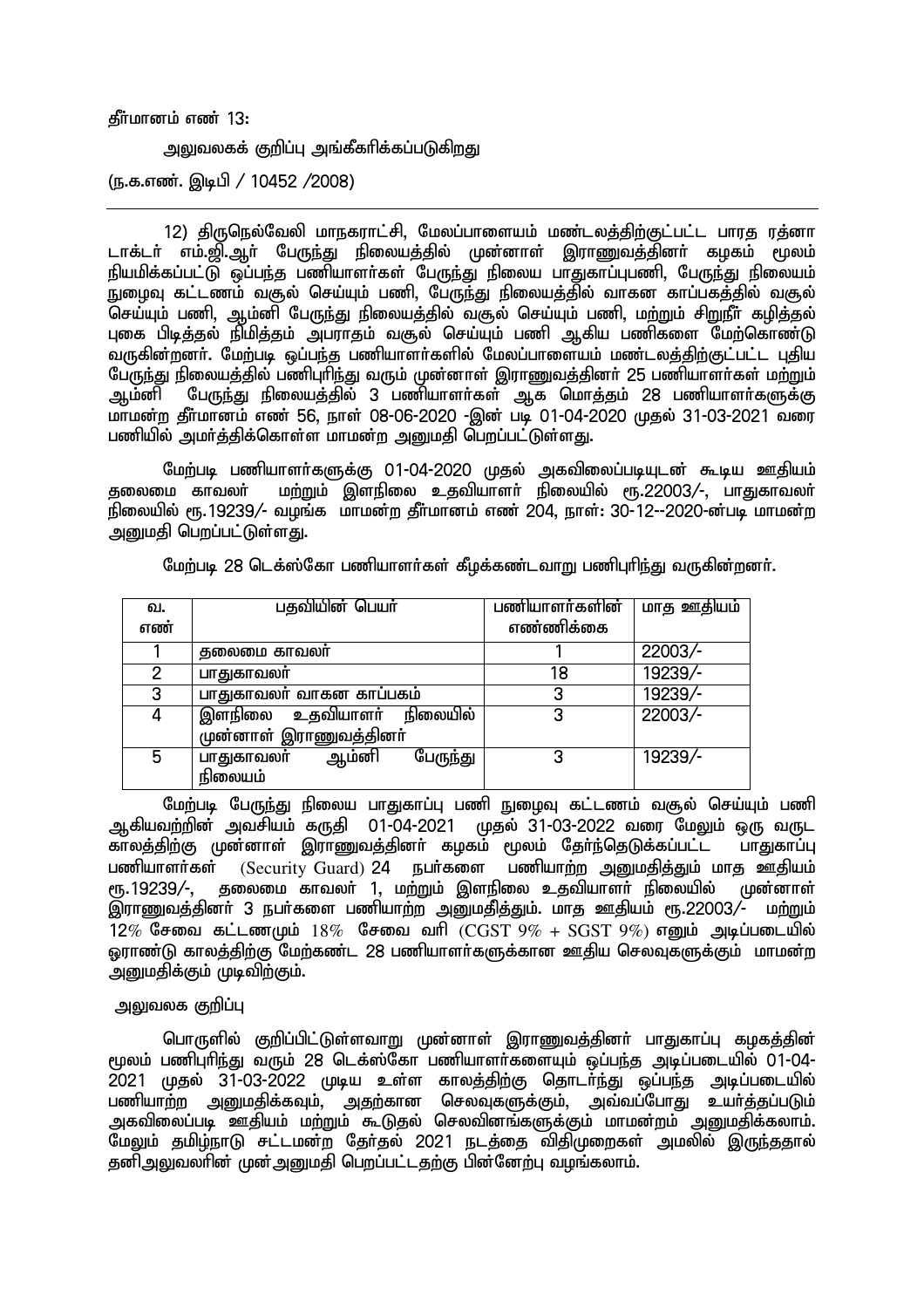#### தீர்மானம் எண் 14:

அலுவலகக் குறிப்பு அங்கீகரிக்கப்படுக<u>ிறத</u>ு

(rp1/1903/2003)

13) திருநெல்வேலி மாநகராட்சி, திருநெல்வேலி மண்டல <u>அலு</u>வலக<u>த்திற்கு</u>ட்பட்ட பேட்டை மற்றும் பழைய பேட்டை இணைப்பு சாலை பகுதியில் இலகு ரக வாகனம், கனரக வாகனம், Toras lorry, Trailer Lorry & Container Lorry உள்ளிட்ட சரக்கு வாகனங்கள்<br>நிறுத்துவதற்கு ஏதுவாக புதிதாக சரக்கு வாகன முனையம் (Truck Terminal) நிறுத்துவதற்கு ஏதுவாக புதிதாக சரக்கு வாகன முனையம் (Truck Terminal)<br>ஏற்படுத்தப்பட்டுள்ளது. மேற்படி முனையத்தின் பாதுகாப்பு பணிக்கென 3 டெக்ஸ்கோ மேற்படி முனையத்தின் பாதுகாப்பு பணிக்கென 3 டெக்ஸ்கோ பணியாளர்களை தற்காலிகமாக பணியமர்த்திக் கொள்ளவும், கீழ்க்கண்ட விவரப்படியான ஊதிய செலவினங்களுக்கும், மாமன்றத்தின் அனுமதிக்கு.

| வ.  | பதவியின்   | பணியாளர்களின் | மாத ஊதியம்                                                |
|-----|------------|---------------|-----------------------------------------------------------|
| எண் | பெயர்      | எண்ணிக்கை     | еҧ.                                                       |
|     | பாதுகாவலா் |               | ரூ.19239/- மற்றும்<br>சேவைக் கட்டணம்<br>12%, சேவை வரி 18% |

<u>அலுவலகக்குறிப்பு:</u>

அ) பொருளில் குறிப்பிட்டுள்ளவாறு சரக்கு வாகன முனையத்தின் பாதுகாப்பு<br>கென நியமிக்கப்பட்டுள்ள முன்னாள் இராணுவக்கினர் பாகுகாப்பு கமகக்கின் 3 பணிக்கென நியமிக்கப்பட்டுள்ள முன்னாள் இராணுவத்தினர் பணியாளர்களையும் 01.02.2021 முதல் 31.03.2022 முடிய உள்ள காலத்திற்கு மட்டும் ஒப்பந்த அடிப்படையில் தற்காலிகமாக பணியாற்ற அனுமதிக்கவும், அதற்கான ஊதிய செலவுகளுக்கும்,<br>அவ்வப்போது அரசால் உயர்த்தப்படும் அகவிலைப்படி ஊதியம் மற்றும் கூடுதல் உயர்த்தப்படும் அகவிலைப்படி ஊதியம் மற்றும் கூடுதல் செலவினங்களுக்கும் மாமன்றம் அனுமதி வழங்கலாம்.

ஆ) தமிழ்நாடு சட்டம<mark>ன்</mark>ற பொது தேர்தல் 2021-க்கான நடத்தை விதிகள் அமுலில்<br>குன் பொருட்டு அவசா அவசியம் கருதி தனி அலுவலரால் முன் அறுமதி இருந்ததன் பொருட்டு அவசர அவசியம் கருதி தனி <u>அலு</u>வலரால் toq;fg;gl;likf;F khkd;wk; gpd;Ndw;G toq;fyhk;.

கீர்மானம் எண் $15:$ 

அலுவலகக் குறிப்பு அங்கீகரிக்கப்படுகிறது

(d<sup>e</sup> 3/ 8109/2018)

14) திருநெல்வேலி மாநகராட்சி, திருநெல்வேலி மண்டல மாநகராட்சிப் பள்ளி வளாகத்தில் அமைக்கப்பட்டுள்ள சட்டமன்றத் தேர்தல் வாக்குச்சாவடி மையங்களின் உட்புறம்<br>அணையாளர் அவர்கள் உக்காவப்படியம் செயற்பொறியாளர். உகவி அணையாளர். ஆணையாளர் அவர்கள் உத்தரவுப்படியும் செயற்பொறியாளர், உதவி ஆணையாளர், உதவிசெயற்பொறியாளர், உதவிப்பொறியாளர்களின் வாக்குச்சாவடி ஆய்வின்படி மேற்படி .<br>வாக்குச்சாவடி உட்புறம் எரியாக மின்விளக்குகள் மற்றும் இயங்காக மின்விசிறிகள் புதுப்பிக்கவும், வார்டு 40 பாரதியார் மாநகராட்சிப் பள்ளிக்கூட புதிய வாக்குச்சாவடி எண்  $255$ M ல் வயரிங் அமைப்பு இல்லாததால் புதியதாக வயரிங் பணி செய்து 5 எண்ணம்  $20\mathrm{W}$  LED குழல் விளக்குகள் 2 எண்ணம் புதிய மின் விசிறிகள் மற்றும் 3 Pin Plug Board அமைத்துக் கொடுக்கவும் தெரிவிக்கப்பட்டது. அதன்படி மேற்படி பணி செய்ய உத்தேசத் தொகை ரூ.90,000/-க்கு மாமன்றம் அனுமதிக்காக

மேலும் மேற்குறிப்பிட்ட தேர்தல் பணியின் அவசர அவசியம் கருதி உள்ளுர் விலைப்புள்ளிகள் பெறப்பட்டன அதன் விவரம் வருமாறு

| 1. M/s.ஷா ஜெகன்லால் ஜெயந்திலால் ஜெயின் | $\blacksquare$           | ო.85844.00  |
|----------------------------------------|--------------------------|-------------|
| 2. M/s. Malani Lighting Coming         | $\overline{\phantom{a}}$ | ሮ .90452.00 |
| 3. M/s. Mahaveer electrical            | $\overline{\phantom{a}}$ | ሮ .94767.00 |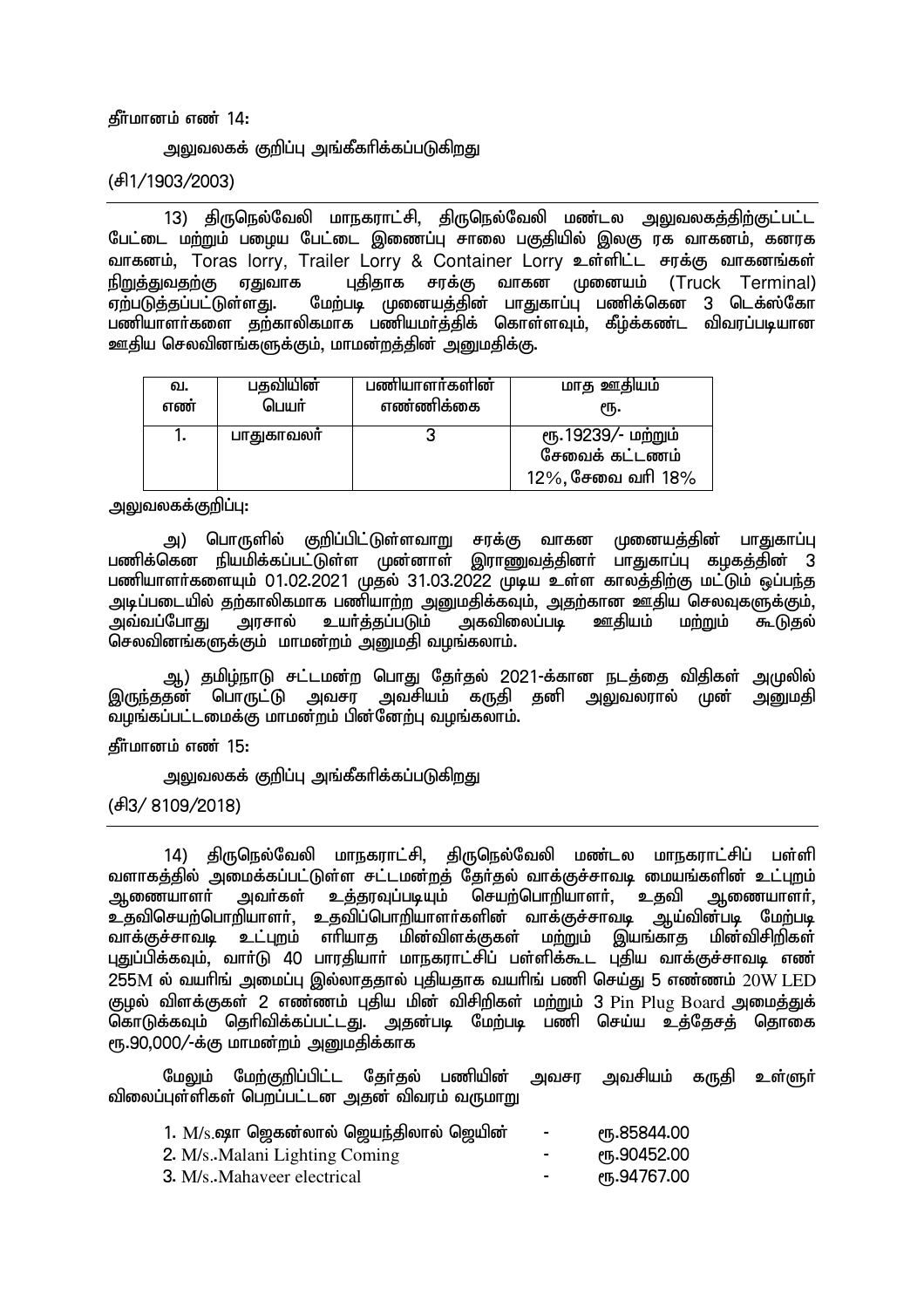மேற்காணும் மூன்று விலைப்புள்ளிகளில் குறைவான விலைப்புள்ளி கொடுத்துள்ள M/s.Sha Jeganlal jeyanthilal Jain நிறுவனத்தார் கொடுத்துள்ள Rs.85844/- ஏற்று தேர்தல் பணியின் அவசர அவசியம் கருதி மாநகராட்சி விதி Section 15ன் கீழ் செய்ய மாமன்றம் அமைகிக்காக

## அலுவலககுறிப்பு:

தேர்தல் பணியின் அவசர அவசியம் கருதி திருநெல்வேலி மாநகராட்சி, திருநெல்வேலி மண்டல மாநகராட்சிப் பள்ளி வளாகத்தில் அமைக்கப்பட்டுள்ள சட்டமன்றத் தேர்தல் வாக்குச்சாவடி மையங்களின் உட்புறம் தேவையான மின்வசதிகள் பணி செய்ய உத்தேசத் தொகை ரூ.90,000/-க்கு மாமன்றம் அனுமதி வழங்கலாம். மேலும் குறைவான விலைப்புள்ளி சொடுத்துள்ள  $M/s$ .Sha Jeganlal ievanthilal Jain நிறுவனத்தார் கொடுத்துள்ள  $Rs.85844/-$  ஏற்று தேர்தல் பணியின் அவசர அவசியம் கருதி மாநகராட்சி விதி Section 15ன் கீழ் செய்ய மாமன்றம் அனுமதி வழங்கலாம்.

#### கீர்மானம் எண் $16:$

அலுவலகக் குறிப்பு அங்கீகரிக்கப்படுகிறது

15) திருநெல்வேலி மாநகராட்சி, திருநெல்வேலி பகுதிக்குட்பட்ட பேட்டை பகுதியில் உள்ள மாநகராட்சி பள்ளிகள் மற்றும் அலகு அலுவலகம் ஆகியவை திருநெல்வேலி சட்டமன்ற<br>தொகுதிக்குரிய வாக்கு சாவடிகளாக தேர்வு செய்யப்பட்ட இடங்களில் வாக்காளர் ு.<br>சேர்வ செய்யப்பட்ட இடங்களில் வாக்காளர் உபயோகப்படுத்துவதற்கு Ramp வசதிகள் உடனடியாக அமைக்க தெரிவித்து திருநெல்வேலி சட்டமன்ற தொகுதி தேர்தல் நடத்தும் அலுவலர் மற்றும் வட்டாச்சியர் அவர்கள் கேட்டுக் கொண்டதின்படி ஆணையாளர் அவர்களின் அறிவுரையின்படி மேற்படி KOP மாநகராட்சி பள்ளி, KOP ICDS ரகுமான்பேட்டை, அலகு அலுவலகம் ஆகியவற்றில் Ramp வசகிகள் மற்றும் KOP பள்ளியில் பகியகாக தெரிவிக்கப்பட்டுள்ள வாக்குசாவடி சுற்றிலும் சுவர் கட்டி அந்த thf;Frhtbf;F Njitahd kpd; trjpfs; nra;J nfhLf;f chpa kjpg;gPL &.63000/- மாமன்ற அறைமதிக்காக

மேலும் மேற்காணும் தேர்தல் பணியின் அவசர அவசியம் கருதி மூன்று எண்ணம் <u>லப்பந்தப்புள்ளிகள் பொப்பட்டன. அ</u>தன் விபாம் வருமாறு

| 1.திரு. S.சுடலைமுத்து        | $=$ | $0.50\%$ மதிப்பீட்டை விட குறைவு |
|------------------------------|-----|---------------------------------|
| <u>2.திரு, P.மணிகண்டராஜா</u> | $=$ | $0.30\%$ மதிப்பீட்டை விட குறைவு |
| 3.திரு.M.தனபால்              | $=$ | $0.20\%$ மதிப்பீட்டை விட குறைவு |

மேற்கண்ட மூன்று ஒப்பந்தப்புள்ளிகளில் குறைவான (0.50 $\%$  மதிப்பீட்டை விட குறைவு) ஒப்பந்தப்புள்ளி கொடுத்துள்ள திரு.S.சுடலைமுத்து என்பவரின் ஒப்பந்தப்புள்ளியை ஏ<u>ற்று</u> பணியின் அவசர அவசியம் கருதி உடனடியாக வேலை ஆணை வமங்கி பணி செய்ய உரிய கொகை வமங்க மாநகாாட்சி விகிகள்  $\mathrm{Sec}\,45$  கீம் செய்ய மாமன்ற அமைகிக்காக

## அலுவலககுறிப்பு:

திருநெல்வேலி மாநகராட்சி, திருநெல்வேலி மண்டலப் பகுதிக்குட்பட்ட திருநெல்வேலி சொகுதிக்குட்பட்ட KOP மாநகராட்சி பள்ளி, KOP ICDS ரகுமான்பேட்டை, அலகு அலுவலகம் ஆகியவற்றில் Ramp வசதிகள் மற்றும் KOP பள்ளியில் புதியதாக தெரிவிக்கப்பட்டுள்ள ்பாக்குசாவடி சுற்றிலும் சுவர் கட்டி அந்த வாக்குசாவடிக்கு தேவையான மின் வசதிகள் செய்து கொடுக்க உரிய மதிப்பீடு ரூ.63000/- மாமன்றம் <u>அனுமதி</u>க்கலாம். மேலும் குறைவான (0.50 $\%$ மதிப்பீட்டை விட குறைவு) ஒப்பந்தப்புள்ளி கொடுத்துள்ள திரு.S.சுடலைமுத்து என்பவரின் <u>ஒப்பந்தப்புள்ளியை ஏற்று பணியின் அவசர அவசியம் கருதி உடனடியாக வேலை ஆணை </u> ்வழங்கி பணி செய்து உரிய தொகை வழங்க மாநகராட்சி விதிகள் Sec-15 கீழ் செய்ய மாமன்ற ் அறைமகி வழங்கலாம்.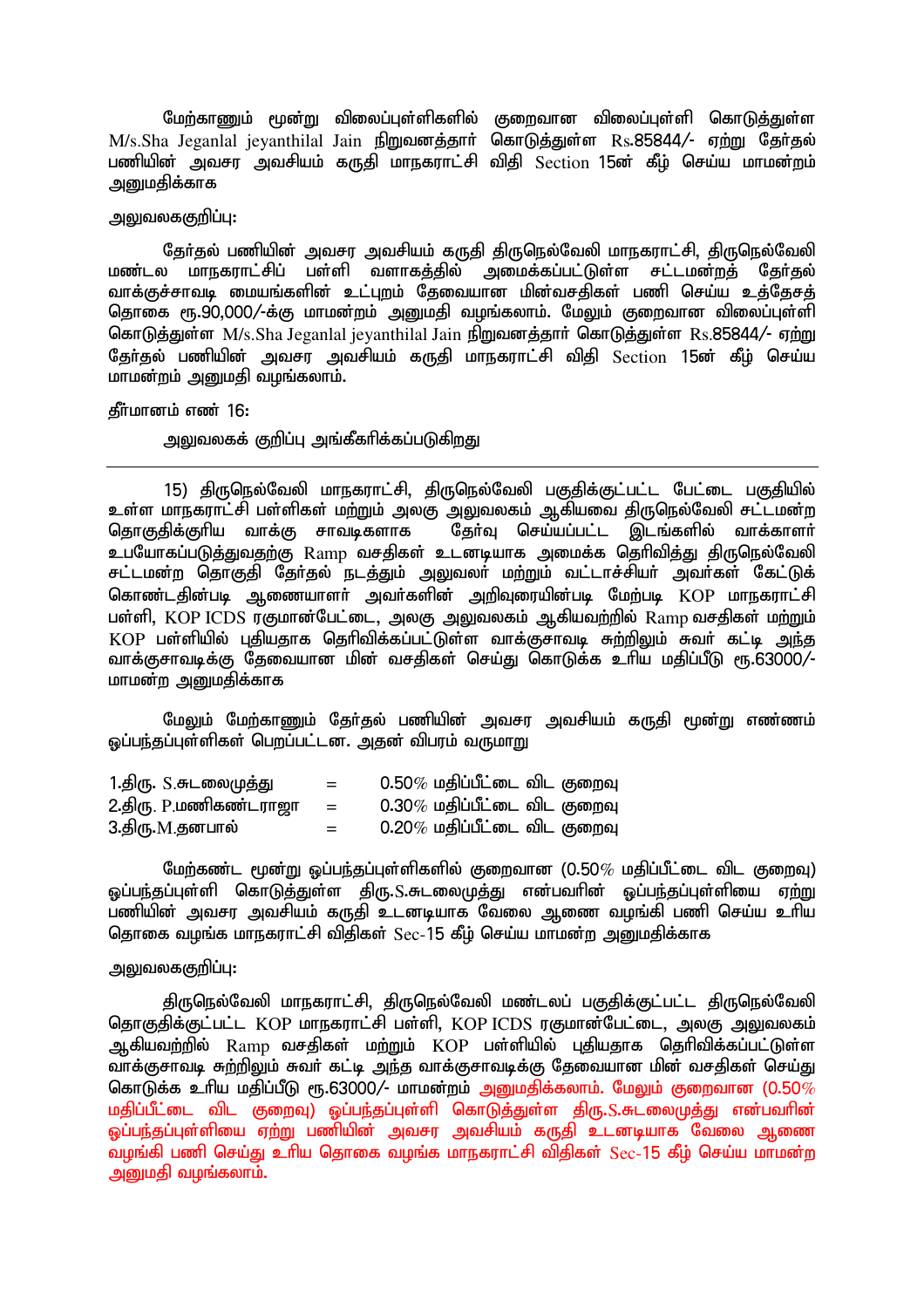#### தீர்மானம் எண் $17:$

அலுவலகக் குறிப்பு அங்கீகரிக்கப்படுக<u>ிறத</u>ு

16) இம்மாநகராட்சியில் பொது சுகாதாரப் பிரிவில் தேசிய நகர்ப்புற சுகாதார இயக்கத் திட்டத்தின் கீழ் (NUHM) Public Health Manager – 1No, Statistical Assistant – 1No, Assistant Accounts Officer – 1No, Data Entry Operators – 2 Nos, Pharmasist – 3 Nos, ANM – 11 Nos,  $H$ ospital workers – 9 Nos போன்ற 28 எண்ணம் பணியாளர்களை வெளிக்கொணர்வ முறையில் தோ்ந்தெடுக்கும் பொருட்டு மேற்படி பணியாளா்களை 11 மாத காலத்திற்கு பணியில் அமா்த்திக்<br>கொள்வதற்கு மதிப்பீடு தயாா் செய்யப்பட்டுள்ளது. மேற்படி மதிப்பீட்டில் நிா்ணயம் கொள்வதற்கு மதிப்பீடு தயார் செய்யப்பட்டுள்ளது. செய்யப்பட்டுள்ள பணியாளர்களுக்கான ஊகியம் விபாம் பின்வருமாறு:-

| $\triangleright$ Public Health Manager      | $\mathbb{R}^{\mathbb{Z}}$ | Rs.25000/- Per Month |
|---------------------------------------------|---------------------------|----------------------|
| $\triangleright$ Statistical Assistant      | $\mathbb{R}^{\mathbb{Z}}$ | Rs.20000/- Per Month |
| $\triangleright$ Assistant Accounts Officer | $\sim 100$                | Rs.12000/- Per Month |
| $\triangleright$ Data Entry Operator        | $\mathcal{L}$             | Rs.10000/- Per Month |
| $\triangleright$ Pharmacist                 | $\mathcal{L}$             | Rs.12000/- Per Month |
| $\triangleright$ ANM                        | $\mathbb{R}^{\mathbb{Z}}$ | Rs.11000/- Per Month |
| $\triangleright$ Hospital Workers           | $\mathcal{L}$             | Rs.5121/- Per Month  |

மேற்கண்ட பட்டியலில் கண்ட விபரப்படி, தேசிய நகர்ப்புற சுகாதார இயக்கத் திட்டத்தின் கீழ் (NUHM) மேற்குறிப்பிட்ட ஊதிய அடிப்படையில<sup>்</sup> 28 எண்ணம் பணியாளர்களை .<br>11 மாத காலத்திற்கு வெளிக் கொணா்வு முறையில் பணியமா்த்திக் கொள்வதற்கு தயாரிக்கப்பட்ட மதிப்பீடு ரூ.37.60 இலட்சத்திற்கு நிர்வாக அனுமதி வழங்கவும், அதற்கு ஆகும் செலவினத் தொகையினை NUHM திட்டத்தின் கீழ் மேற்கொள்ளவும் மாமன்ற <u>அனு</u>மதிக்கு.

#### அலுவலகக்குறிப்பு:

பொருளில் கண்டவாறு தேசிய நகா்ப்புற சுகாதார இயக்கத் திட்டத்தின் கீழ் (NUHM) Public Health Manager – 1No, Statistical Assistant – 1No, Assistant Accounts Officer – 1No, Data Entry Operators – 2 Nos, Pharmasist – 3 Nos, ANM – 11 Nos, Hospital workers – 9 Nos போன்ற 28 எண்ணம் பணியாளர்களை வெளிக்கொணர்வு முறையில் தேர்ந்தெடுக்கும் பொருட்டு மேற்படி பணியாளர்களை 11 மாத காலத்திற்கு பணியில் அமர்த்திக் கொள்வதற்கு தயாரிக்கப்பட்ட மதிப்பீடு ரூ.37.60 இலட்சத்திற்கு நிர்வாக அனுமதி வழங்கவும், மேற்படி பணிக்கு ஆகும் செலவினத் தொகையினை NUHM திட்ட நிதியில் இருந்து செலவினம் மேற்கொள்ளவும் மாமன்றம் அறையதி வழங்கலாம்.

கீர்மானம் எண் $18:$ 

அலுவலகக் குறிப்பு அங்கீகரிக்கப்படுகிறது

(மகிப்பீடு எண்.60/2020-21)

17) திருநெல்வேலி மாநகராட்சிக்குட்பட்ட பகுதிகளில் உள்ள 1632 எண்ணம்<br>அடிபம்புகள் மற்றும் 274 எண்ணம் விசைபம்புகளை பராமாிக்கும் பணியானது தனியாா் ்மற்றும் 274 எண்ணம் விசைபம்புகளை பராமாிக்கும் பணியானது தனியாா்<br>மூலம் மேற்கொள்ளப்பட்டு வருகின்றது. மேற்படி பராமாிப்பு பணிக்கு நிறுவனம் மூலம் மேற்கொள்ளப்பட்டு வருகின்றது. மேற்படி பராமரிப்பு பணிக்கு .<br>ஒப்பந்தப்புள்ளிகள் கோரப்பட்டு மாமன்றத் தீர்மானம் எண் 101, நாள் 12.10.2018-ன்படி இரண்டு வருடங்களுக்கு அடிபம்பு பராமரிப்பு பணிகளை மேற்கொள்வ<u>தற்கு</u> திரு.செல்வம் என்பவருக்கு 23.11.2018 அன்று வேலை ஆணை வழங்கப்பட்டு அன்னாரால் அடிபம்புகள் மற்றும் விசைபம்புகள் பராமாிப்பு பணிகள் மேற்கொள்ளப்பட்டு வருகின்றது. மேலும், கிரு.செல்வம் ஒப்பந்தக்காரருடன் ஏற்படுத்தப்பட்ட இரண்டு ஆண்டு கால ஒப்பந்தம் எதிர்வரும் 22.11.2020-ல் முடிவடைகின்றது.

இந்நிலையில் தொடர்ந்து 23.11.2020 முதல் மேலும் ஒரு வருட காலத்திற்கு இப்பணிகளை மேற்கொள்ள தகுதி வாய்ந்த நிறுவனத்தை தோ்ந்தெடுக்கும் பொருட்டு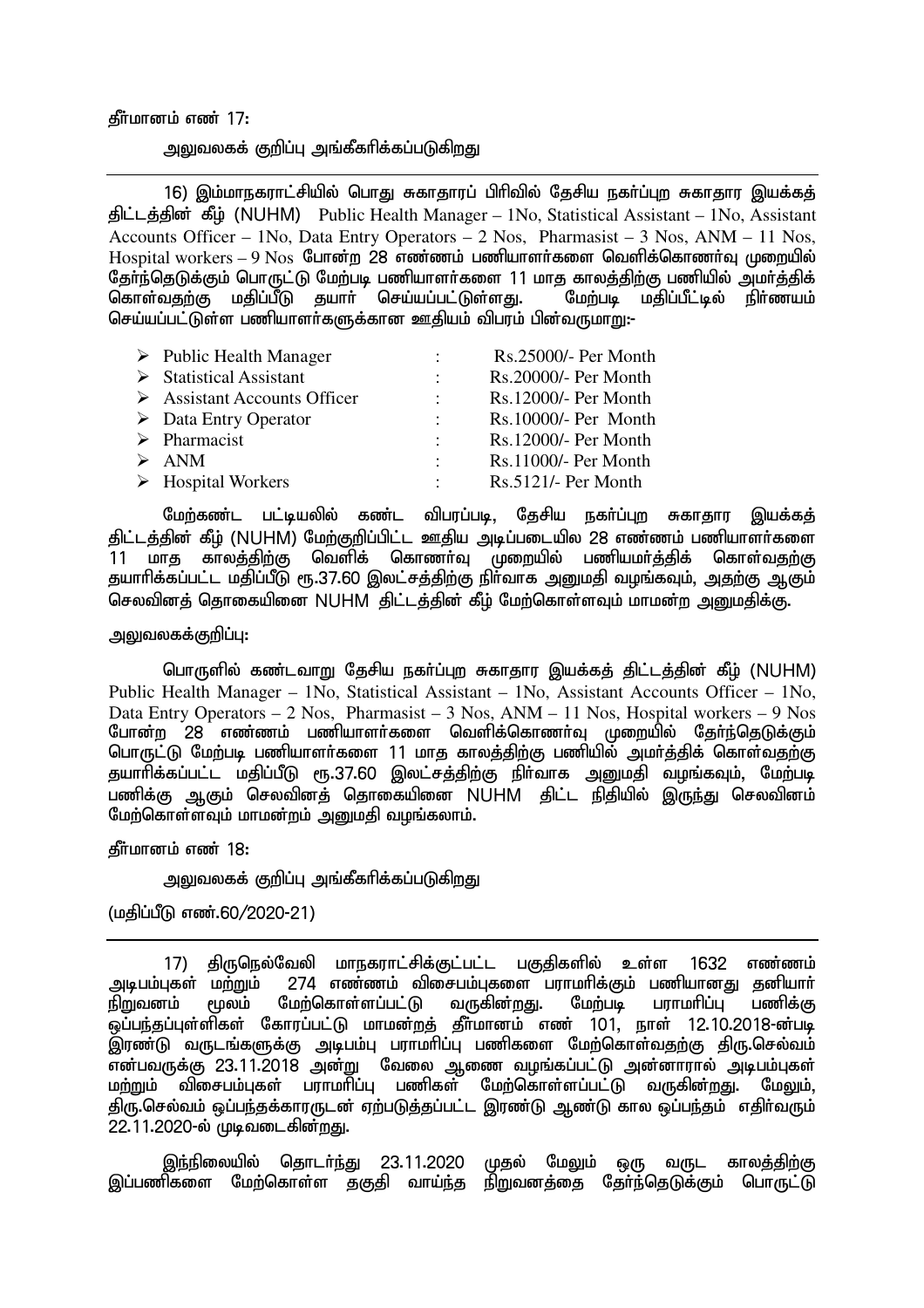ஒப்பந்தப்புள்ளிகள் கோரப்பட வேண்டியுள்ளது. அதன்படி அடிபம்புகள் மற்றும் விசைபம்புகளை <u>ஓராண்டுக்கு</u> பராமரிக்க ஏற்படும் மதிப்பீடு நடப்பு ஆண்டு செலவினத்தின் அடிப்படையில் வருடத்திற்கு ரூ.48.00 இலட்சத்திற்கு நிா்வாக அனுமதியும் ஒப்பந்தப்புள்ளி நடவடிக்கைகள் ரூலம் புதிய நிறுவனத்தை தேர்ந்தெடுக்கவும் மாமன்றத் தீர்மானம் எண் 156, நாள் 10.11.2020ல் ஒப்புதல் வழங்கப்பட்டதின் பேரில் மேற்படி பணிக்கு மின்னணு மற்றும் மூடி முத்திரையிடப்பட்ட இரு உறை முறையிலான ஒப்பந்தப்புள்ளிகள் பெறுவதற்கு ஒப்பந்தப்புள்ளி அறிவிப்பு எண்: 42/2020-21-ன் படி மாவட்ட அளவில் ஜீனியர் குரல் தமிழ் நாளிதழிலும் மற்றும் ் மாவட்ட ஒப்பந்தப்புள்ளி செய்தி மலரிலும் 10.12.2020-ம் தேதியன்று ஒப்பந்தப்புள்ளி அறிவிப்பு பிரசுரம் செய்துள்ளகின்படி 29.12.2020-ம் கேகியன்று ஒப்பந்தப்புள்ளி கோரப்பட்டகில் மின்னணு முறையில் ஒப்பந்தப்புள்ளி ஏதும் வரப்பெறவில்லை. மின்னணு முறையில்லாத இரு உறை முறையில் கிரு.ஹான் ஹெலஸ்டின் மற்றும் கிரு.எஸ்.செல்வம் ஆகிய இரண்டு ஒப்பந்தப்புள்ளிகள் ்வரப்பெற்று ஒப்புநோக்கு பட்டியல் தயார் செய்யப்பட்டு அதன் விபரம் வருமாறு:-

| வ.<br>எண் | பணியின் பெயர்                                                                                                                                                               | பணியின்<br>ஒப்பந்தப்புள்ளி<br>மதிப்பு | திரு. எஸ்.செல்வம்<br>ஒப்பந்தக்காரரின்<br>ஒப்பந்தப்புள்ளி<br>மதிப்பு | திரு.எஸ்.ஜான்<br>ஜெலஸ்டின்<br>ஒப்பந்தக்காராின்<br>ஒப்பந்தப்புள்ளி<br>மதிப்பு |
|-----------|-----------------------------------------------------------------------------------------------------------------------------------------------------------------------------|---------------------------------------|---------------------------------------------------------------------|------------------------------------------------------------------------------|
|           | திருநெல்வேலி<br>மாநகராட்சியில்<br>1647<br>எண்ணம்<br>அடிபம்புகள்<br>மற்றும் 515<br>எண்ணம்<br>விசைபம்புகளில் ஓராண்டு<br>காலத்திற்கு<br>பராமரிப்பு<br>பணிகளை<br>மேற்கொள்ளுதல். | ரூ.47,42,068.80                       | ரு.47,23,353.60<br>மதிப்பீட்டை விட<br>0.39%<br>குறைவு               | ரு.47,42,068.80<br>மதிப்பீட்டு விலை<br>விகிதம்                               |

ஒப்பந்தப்புள்ளி கூர்ந்தாய்வுக்குழு மேற்கண்ட இரண்டு ஒப்பந்தப்புள்ளிகளில் குறைவான ஒப்பந்தப்்புள்ளி கொடுத்துள்ள திரு. எஸ்.செல்வம் என்பவரின் ஒப்பந்தப்புள்ளி மதிப்பு<br>ரூ.47,23,353.60 ஆனது மதிப்பீட்டை விட 0.39% குறைவாக உள்ளகால் மேற்படி ரூ.47.23.353.60 ஆனது மகிப்பீட்டை விட 0.39% குறைவாக உள்ளதால் மேற்படி ஒப்பந்தப்புள்ளியினை ஒப்புக் கொள்ளலாம் என 25.02.2021-ம் தேதிய ஒப்பந்தப்புள்ளி கூர்ந்தாய்வுக் குழு கூட்ட நடவடிக்கையில் பாிந்துரை செய்யப்பட்டுள்ளதின்படி அன்னாரது <u>ஓப்பந்தப்புள்ளியி</u>னை ஒப்புக்கொள்வது குறித்து மாமன்றத்தின் அறுமதிக்கும் முடிவிற்கும்.

அலுவலகக் குறிப்பு $:$ 

அ) பொருளில் கண்ட விபரப்படி,திருநெல்வேலி மாநகராட்சியில் 1647 எணண்ம் அடிபம்புகள் மற்றும் 515 எண்ணம் விசைபம்புகளில் ஒராண்டு காலத்திற்கு பராமரிப்பு பணிகளை மேற்கொள்ளும் பணிக்கு, வரப் பெற்ற இரண்டு ஒப்பந்தப்புள்ளிகளில் மதிப்பீட்டை விட 0.39% குறைவான ஒப்பந்தப்புள்ளி கொடுத்துள்ள (ரூ.47,23,353.60) கிரு.எஸ்.செல்வம் என்பவரின் ஒப்பந்தப்புள்ளியை ஒப்புக்கொள்ளலாம் என $\,$  25.02.2021ம் தேதிய ஒப்பந்தப்புள்ளி கூர்ந்தாய்வு குழு நடவடிக்கைகளில் பரிந்துரை செய்யப்பட்டுள்ளதின்படி அன்னாருடைய <u>ஒப்பந்த</u>ப்புள்ளியினை மாமன்றம் அனுமதிக்கலாம்.

தீர்மானம் எண் 19:

அலுவலகக் குறிப்பு அங்கீகரிக்கப்படுகிறது

(மதிப்பீடு எண்.22/2020-21)

18) திருநெல்வேலி மாநகராட்சியில் சீா்மிகு நகர திட்டத்தின் கீழ் மகாத்மா காந்தி தினசரி சந்தையில் வணிக வளாகம் கட்டும் பணிக்கு ரூ.10.22 கோடி மதிப்பீட்டில் .<br>மேற்கொள்வதற்கு 13வது சீர்மிகு நகர இயக்குநர்கள் கூட்டத்தில் வரிசை எண 7ல் தீா்மானிக்கப்பட்டதின் அடிப்படையிலும், நகராட்சி நிா்வாக ஆணையா, சென்னை அவா்களின் செயல்முறை ஆணை ந.க.எண் 14595/2018/IHSDP-3-3 நாள் 24.12.2020ல் ரூ.10.22 கோடிக்கு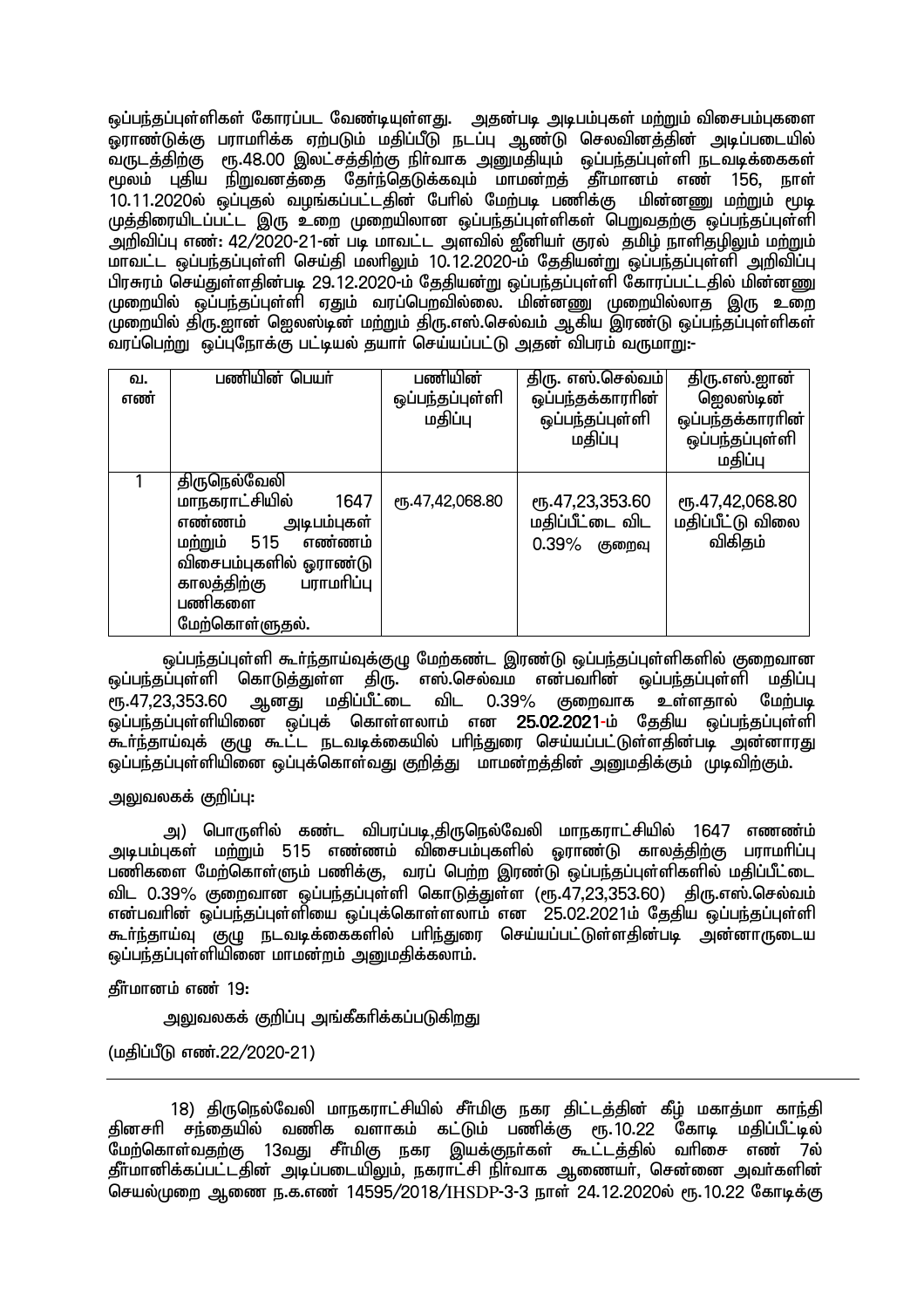eph;thf mDkjp toq;fg;gl;ljpd;gbAk;> Kjd;ik jiyikg; nghwpahsh; efuhl;rp eph;thf <u>ஆ</u>ணையா் அலுவலகம். சென்னை அவா்களின் செயல்முறை ஆணை ந.க.எண்.5876/2020/DO1 நாள் 30.12.2020ல் தொழில் நுட்ப அனுமதி வழங்கப்பட்டதின் படியும் மேற்படி திட்டப்பணியினை மேற்கொள்வதற்கு ஒப்பந்தப்புள்ளி அறிவிப்பு எண்: 08/2020-21/SCM -ன் படி அகில இந்திய அளவில் The New Indian Express ஆங்கில நாளிதமிலும் மற்றும் மாநில அளவில் தினமணி தமிழ் நாளிதழில் 24.12.2020 அன்றும் மற்றும் மாநில ஒப்பந்தப்புள்ளி செய்தி .<br>மலரில் 31.12.2020 அன்றும் ஒப்பந்தப்புள்ளி அறிவிப்பு பிரசுரம் செய்துள்ளதின்படி 27.01.2020ல் ் ஒப்பந்தப்புள்ளி கோரப்பட்டு பின்னர் நிர்வாக காரணங்களால் ஒப்பந்தப்புள்ளி பெறப்படும் நாள் 26.02.2021 வரை நீட்டிக்கப்பட்டு ஒப்பந்தப்புள்ளி கோரியதில் மின்னணு முறையில்லாத இரு  $2\pi$ m ( $\mu$ mm $\mu$ la (1) M/s.GV Constructions, Namakkal  $\mu$ mm $\mu$  (2) M/s.Sai Construction, Dharmapuri ஆகிய இரண்டு ஒப்பந்தக்காரர்களிடம் இருந்து ஒப்பந்தப்புள்ளிகள் பெறப்பட்டது. அன்றைய தினம் மாலையில் தமிழக சட்டப் பேரவை தேர்தல் நன்னடத்தை விதிகள் அமலுக்கு<br>வந்கப்படியால் பெருப்பட்ட வப்பந்கப்பள்ளிகள் கிருக்கப்படாமல் வைக்கப்பட்டிருந்தது. ் ஒப்ப<u>ந்த</u>ப்புள்ளிகள் .<br>அதன்பின்னர் தேர்தல் நன்னடத்தை விதிகள் தளர்வுக்கு பின்னர் ஒப்பந்தப்புள்ளி கூர்ந்தாய்வுக் குழுவால் 05.05.2021-ல் ஒப்பந்தப்புள்ளிகள் திறக்கப்பட்டு பரிசீலனை செய்யப்பட்டதில் M/s.Sai Construction, Dharmapuri ஒப்பந்த நிறுவனத்தின் ஒப்பந்தப்புள்ளி தொழில் நுட்ப தகுதி<br>தொடா்பான ஒப்பந்தப்புள்ளி நிபந்தனைகளை பூா்த்தி செய்யாததால் ஒப்ப்நதப்புள்ளி ்நிபந்தனைகளை கூர்ந்தாய்வுக் குழு கூட்ட நடவடிக்கை நாள் 07.05.2021ன்படி M/s.Sai Construction, Dharmapuri நிறுவனத்தின் ஒப்பந்தப்புள்ளி நிராகாிக்கப்பட்டது. மீதமுள்ள ஒரே ஒரு ஒப்பந்தப்புள்ளியான M/s.GV Constructions, Namakkal நிறுவனத்தின் ஒப்பந்தப்புள்ளி தொழில் நுட்ப தகுதி<br>கொடர்பான நிபந்தனைகளை பூர்த்தி செய்தமையால் மேற்படி நிறுவனத்தின் விலை நிபந்தனைகளை பூர்த்தி செய்தமையால் மேற்படி அட்டவணை மட்டும் 11.05.2021ம் தேதியன்று திறக்கப்பட்டு ஒப்புநோக்கு பட்டியல் தயாா் செய்யப்பட்டு அதன் விபரம் வருமாறு:-

| வ.<br>எண் | பணியின் பெயர்                                                                                                                                               | துறையின்<br>ஒப்பந்தப்புள்ளி<br>மதிப்பு | M/s.GV Constructions,<br>Namakkal<br>நிறுவனத்தின்<br>ஒப்பந்தப்புள்ளி மதிப்பு |
|-----------|-------------------------------------------------------------------------------------------------------------------------------------------------------------|----------------------------------------|------------------------------------------------------------------------------|
|           | திருநெல்வேலி<br><u>மாநகராட்சியில்</u><br>சீர்மிகு<br>திட்டத்தின்<br>கீழ்<br>நகர<br>மகாத்மா காந்தி தினசரி சந்தையில்<br>வணிக வளாகம் கட்டும் பணிகள்<br>செய்கல் | СПБ.8,22,70,245/-                      | СПБ.9,11,05,736/-                                                            |
|           |                                                                                                                                                             |                                        | $10.74\%$ மதிப்பீட்டை<br>விட அதிகம்                                          |

ஒப்பந்தப்புள்ளி கூர்ந்தாய்வுக்குழு M/s.GV Constructions, Namakkal நிறுவனத்தின்  $\tilde{\bm{\omega}}$ ப்பந்தப்புள்ளி தொகை ரூ. $9,11,05,736$ /- ஆனது மதிப்பீட்டை விட 10.74 $\%$  அதிகமாக உள்ளதால் இது ஏற்கதக்கதல்ல என கருதி ஒப்பந்ததாரரை விலைகுறைப்பு பேச்சு வார்த்தைக்கு அழைக்க 11.05.2021 அன்று கடிதம் அனுப்பப்பட்டது. அதன் பின்னா் ஒப்பந்ததாரா் தமது<br>17.05.2021-ம் கேகிய கடிகக்கில். இவ்வலுவலகக்கிலிருந்து விலைக்குறைப்ப பேச்சு இவ்வலுவலகக்கிலிருந்து $\,$ வாா்த்தைக்கு அழைக்கப்பட்டதனை ஏற்று ஏற்கனவே ஒப்பந்தப்புள்ளியில் கொடுத்த மதிப்பீட்டை<br>விட 10.74 $\%$  அதிகமான விலைவிகிதத்திலிருந்து குறைத்து மதிப்பீட்டைவிட 7.50 $\%$ விட 10.74 $\%$  அதிகமான விலைவிகிதத்திலிருந்து குறைத்து மதிப்பீட்டைவிட 7.50 $\%$ <br>(ரூ.8,84,40,513/-) அதிகமான விலைவிகிதத்தில் மேற்படி பணியை செய்ய (ரூ.8,84,40,513/-) அதிகமான விலைவிகித்தில் ஒப்புக்கொண்டுள்ளார். இருப்பினும் ஒப்பந்தப்புள்ளி கூர்ந்தாய்வுக்குழு  $M/s.GV$  Constructions, Namakkal நிறுவனத்தின் முதலாவது விலைக்குறைப்பு பேச்சுவாா்த்தையில் கொடுத்துள்ள<br>தொகை ரூ.8,84,40,513⁄- ஆனது மதிப்பீட்டை விட 7.50*%* அகிகமாக உள்ளகால் தொகை ரூ.8,84,40,513/- ஆனது மதிப்பீட்டை விட 7.50 $\%$  அகிகமாக உள்ளகால் ஒப்பந்ததாரரை மீண்டும் விலைகுறைப்பு பேச்சு வார்த்தைக்கு அழைக்க 17.05.2021 அன்று .<br>கடிகம் அறுப்பப்பட்டது. அகன் பின்னா் ஒப்பந்ததாரா் தமது 24.05.2021-ம் தேதிய கடிதத்தில், இவ்வலுவலகத்திலிருந்து விலைக்குறைப்பு பேச்சு வார்த்தைக்கு அழைக்கப்பட்டதனை ஏற்று மதிப்பீட்டை விட 7.50 $\%$  அதிகமான விலைவிகிதத்திலிருந்து குறைத்து மதிப்பீட்டை விட 4.95 $\%$ அதிகமான விலைவிகிதத்தில் மேற்படி பணியை செய்ய ஒப்புக்கொண்டுள்ளாா். தற்போது<br>மேற்படி பணிக்கு தேவையான பொருட்கள். குறிப்பாக எாிபொருள் மா்மாம் வேலை மேற்படி பணிக்கு தேவையான பொருட்கள். குறிப்பாக எரிபொருள்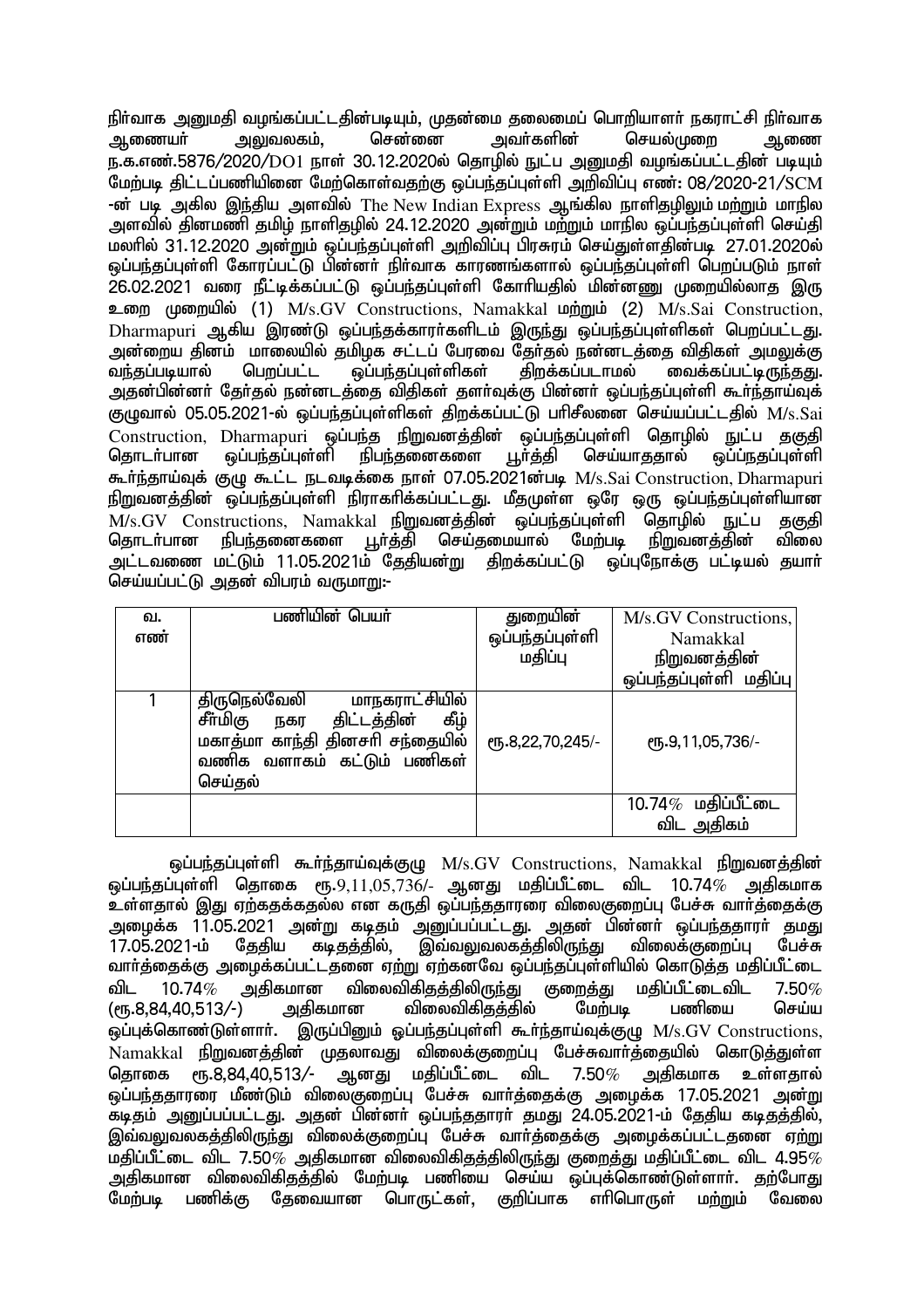ஆட்களுக்கான கூலி ஆகியவை சந்தையில் எதிர்பாராதவிதமாக அதிகமாகிவிட்டபடியால் மேலும் விலைக்குறைப்பு செய்ய இயலாது என இறுகியாகவும், முடிவாகவும் தெரிவித்துள்ளார்.

எனவே, 24.05.2021-ம் தேதிய ஒப்பந்தப்புள்ளி கூர்ந்தாய்வுக் குழு கூட்ட  $F$ டவடிக்கையில்  $M/s$ .GV Constructions, Namakkal நிறுவனக்கின் இறுகியான விலைக்குறைப்பு .<br>பேச்சு வாா்த்தைக்குப் பின் வரும் ஒப்பந்தப்புள்ளி மதிப்பு ரூ.8,63,42,622/- ஆனது மதிப்பீட்டை விட 4.95 $\%$  கூடுதலான ஒப்பந்தப்புள்ளியை மாமன்றம் முடிவு செய்யலாம் என பரிந்துரை செய்துள்ளதின்படி மாமன்றத்தின் அனுமதிக்கும் முடிவிற்கும்.

## அலுவலகக் குறிப்பு:

அ) திருநெல்வேலி மாநகராட்சியில் சீா்மிகு நகர திட்டத்தின் கீழ் மகாத்மா காந்தி தினசரி சந்தையில் வணிக வளாகம் கட்டும் பணி அத்தியாவசியமான பணியாக இருப்பதாலும். திட்டப்பணியாக இருப்பதாலும், பொதுமக்கள் நலன் கருதி மேற்படி பணியினை மேற்கொள்ள ு<br>வேண்டியிருப்பதாலும், தமிழ்நாடு நகா்ப்புற உள்ளாட்சிகளுக்கான பொறியியல் நடைமுறை நுரல் தொகுப்பு-1, அத்தியாயம் 2, உட்பிரிவு 2.7.2-ன்படி ஒப்பந்தப்புள்ளி முதல் அழைப்பில் கூட மகிப்பீட்டை விட 5 $\%$  வரை கூடுகலாக பெறப்படும் ஒப்பந்கப்புள்ளிகளை ஒப்புக் கொள்வகுற்கு மாமன்றம் அமைகிக்கலாம் என வமிவகை செய்யப்பட்டுள்ளகாலும். 24.05.2021-ம் கேகிய ஒப்பந்தப்புள்ளி கூர்ந்தாய்வுக் குழு கூட்ட நடவடிக்கையில்  $M/s.GV$  Constructions, Namakkal .<br>நிறுவனத்தின் இறுதியான விலைக்குறைப்பு பேச்சுவார்த்தைக்குப் பின்வரும் ஒப்பந்தப்புள்ளி  $k$ றதிப்பு ரூ.8,63,42,622/- ஆனது மதிப்பீட்டை விட 4.95% கூடுதலான ஒப்பந்தப்புள்ளியை மாமன்றம் முடிவு செய்யலாம் என பரிந்துரை செய்துள்ளதின்படி மாமன்றம் ஒப்புக் கொண்டு அறுமதிக்கலாம்.

ஆ) மேற்படி பணியின் மதிப்பிட்டுத் தொகை ரூ.1022.00 இலட்சத்திற்கு திருநெல்வேலி சீர்மிகு நகர திட்டத்தின் கீழ் ஒதுக்கீடு செய்யப்பட்ட தொகை போக கூடுதலாகும் தொகையை மாநகராட்சி பொது நிதியிலிருந்து மேற்கொள்வதற்கும் மாமன்றம் அனுமதி வழங்கலாம்.

தீர்மானம் எண் 20:

அலுவலகக் குறிப்பு அங்கீகரிக்கப்படுகிறது

 $\omega_{\rm gal}$ .பு.அ.எண் 8/திருநெல்வேலி சீர்மிகு நகர நிறுவனம்/2020-21/SCM)

19) திருநெல்வேலி மாநகராட்சியில் சீர்மிகு நகர திட்டத்தின் கீழ் பாளையங்கோட்டை மண்டலம் மகாத்மா காந்தி காய்கனி சந்தையில் அபிவிருத்தி செய்தல் பணிக்கு ரூ. 14.92 கோடி மதிப்பீட்டில் மேற்கொள்வதற்கு 13 வது சீர்மிகு நகர இயக்குநர்கள் கூட்டத்தில் வரிசை எண்.5ல் கீர்மானிக்கப்பட்டதின் அடிப்படையிலும், நகராட்சி நிர்வாக ஆணையர், சென்னை அவர்களின் ் செயல்முறை ஆணை ந.க.எண்.14595/2018/IHSDP-3-1 நாள் 24.12.2020ல் ரூ.14.92 கோடிக்கு eph;thf mDkjp toq;fg;gl;ljpd;gbAk;> Kjd;ik jiyikg; nghwpahsh; efuhl;rp eph;thf ஆணையா் அலுவலகம், சென்னை அவா்களின் செயல்முறை ஆணை <u>ந</u>.க.எண்  $5876/2020/D01$  நாள்  $30.12.2020$ ல் தொழில் நுட்ப அனுமதி வழங்கப்பட்டதின் படியும் மேற்படி திட்டப்பணியினை மேற்கொள்வதற்கு ஒப்பந்தப்புள்ளி அறிவிப்பு எண் 08/2020-21/SCM -ன் படி அகில இந்திய அளவில் The New Indian Express ஆங்கில நாளிதழிலும் மற்றும் மாநில அளவில் ்பு நின்மணி தமிழ் நாளிதழில் 24.12.2020 அன்றும் மற்றும் மாநில ஒப்பந்தப்புள்ளி செய்தி மலரில் 31.12.2020 அன்றும் ஒப்பந்தப்புள்ளி அறிவிப்பு பிரசுரம் செய்துள்ளதின்படி 27.01.2021ல் ஒப்பந்தப்புள்ளி கோரப்பட்டதில் ஒப்பந்தப்புள்ளிகள் எதுவும் பெறப்படவில்லை. அதன்பின்னர் .<br>இரண்டாவது அழைப்பாக ஒப்பந்தப்புள்ளி அறிவிப்பு எண்: 10/2020-21-ன் படி அகில <u>இந்</u>திய அளவில் The New Indian Express ஆங்கில நாளிதழிலும் மற்றும் மாநில அளவில் தின்மணி தமிழ் நாளிதழில் 04.02.2021 அன்று ஒப்பந்தப்புள்ளி அறிவிப்பு பிரசுரம் செய்துள்ளதின்படி 10.02.2021ல் ஒப்பந்தப்புள்ளி கோரப்பட்டு பின்னா் நிா்வாக காரணங்களால் ஒப்பந்தப்புள்ளி ngwg;gLk; ehs; 26.02.2021 tiu ePl;bf;fg;gl;L xg;ge;jg;Gs;sp Nfhhpajpy; kpd;dZ முறையில்லாத இரு உறை முறையில் (1)  $M/s$ .GV Constructions, Namakkal மற்றும் (2)  $M/s$ .Sai  $\Gamma$ Construction, Dharmapuri ஆகிய இரண்டு ஒப்பந்தக்காரர்களிடம் இருந்து ஒப்பந்தப்புள்ளிகள் பெறப்பட்டது. அன்றைய தினம் மாலையில் தமிழக சட்டப் பேரவை தேர்தல் நன்னடத்தை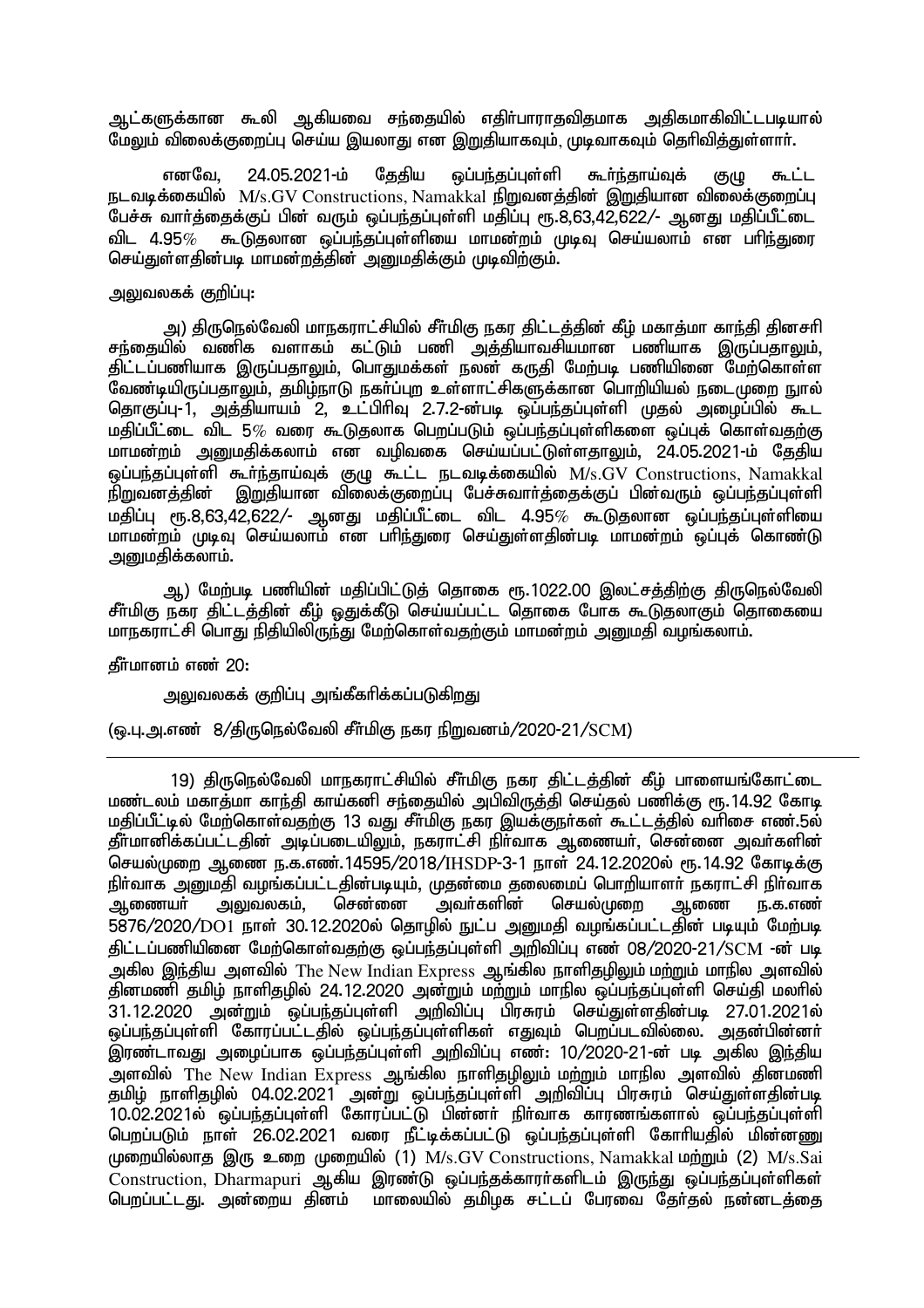விதிகள் அமலுக்கு வந்தப்படியால் பெறப்பட்ட ஒப்பந்தப்புள்ளிகள் திறக்கப்படாமல் வைக்கப்பட்டிருந்தது. அதன்பின்னா் தோ்தல் நன்னடத்தை விதிகள் தளா்வுக்கு பின்னா் ஒப்பந்தப்புள்ளி கூர்ந்தாய்வுக் குழுவால் 05.05.2021-ல் ஒப்பந்தப்புள்ளிகள் திறக்கப்பட்டு பரிசீலனை செய்யப்பட்டகில் M/s.Sai Construction, Dharmapuri ஒப்பந்த நிறுவனக்கின் xg;ge;jg;Gs;sp njhopy; El;g jFjp njhlh;ghd xg;ge;jg;Gs;sp epge;jidfis G+h;j;jp செய்யாததால் ஒப்ப்நதப்புள்ளி கூர்ந்தாய்வுக் குழு கூட்ட நடவடிக்கை நாள் 07.05.2021ன்படி  $M/s$ .Sai Construction, Dharmapuri நிறுவனத்தின் ஒப்பந்தப்புள்ளி நிராகரிக்கப்பட்டது. மீதமுள்ள ஒரே ஒரு ஒப்பந்தப்புள்ளியான M/s.GV Constructions, Namakkal நிறுவனத்தின் ஒப்பந்தப்புள்ளி<br>கொமில் நுட்ப குகுகி கொடர்பான நிபந்தனைகளை பூர்க்கி செய்கமையால் மேற்படி .<br>தொழில் நுட்ப தகுதி தொடா்பான நிபந்தனைகளை பூா்த்தி செய்தமையால் மேற்படி<br>நிறுவனக்கின் விலை அட்டவணை மட்டும் 11.05.2021ம் கேகியன்று கிறக்கப்பட்டு ் விலை அட்டவணை மட்டும் 11.05.2021ம் தேதியன்<u>று</u> ஒப்புநோக்கு பட்டியல் தயார் செய்யப்பட்டு அதன் விபரம் வருமாறு:-

| வ.<br>எண் | பணியின் பெயர்                                                                                                                                                                      | துறையின்<br>ஒப்பந்தப்புள்ளி<br>மதிப்பு | M/s.GV<br>Constructions,<br>Namakkal<br>நிறுவனத்தின்<br>ஒப்பந்தப்புள்ளி<br>மதிப்பு |
|-----------|------------------------------------------------------------------------------------------------------------------------------------------------------------------------------------|----------------------------------------|------------------------------------------------------------------------------------|
|           | மாநகராட்சியில்<br>திருநெல்வேலி<br>சீா்மிகு<br>திட்டத்தின்<br>கீழ்<br>நகர<br>பாளையங்கோட்டை<br>மண்டலம்<br>காந்தி<br>காய்கனி<br>மகாத்மா<br>சந்தையில் அபிவிருத்தி<br>பணிகள்<br>செய்கல் | СПБ. 14, 18, 26, 209/-                 | СПБ. 15,60,58,450/-                                                                |
|           |                                                                                                                                                                                    |                                        | 10.03%<br>மதிப்பீட்டை விட<br>அதிகம்                                                |

ஒப்பந்தப்புள்ளி கூர்ந்தாய்வுக்குமு  $M/s$ . $GV$  Constructions, Namakkal நிறுவனத்தின் ஒப்பந்தப்புள்ளி தொகை ரூ. $15,60,58,450$ /- ஆனது மதிப்பீட்டை விட 10.03 $\%$  அகிகமாக .<br>உள்ளதால் இது ஏற்கதக்கதல்ல என கருதி ஒப்பந்ததாரரை விலைகுறைப்பு பேச்சு வார்க்கைக்கு அழைக்க 11.05.2021 அன்று கடிதம் அனு்ப்பப்பட்டது. அதன் பின்னா் ஒப்பந்ததாரா் தமது<br>17.05.2021-ம் கேகிய கடிகக்கில், இவ்வலுவலகக்கிலிருந்து விலைக்குறைப்பு பேச்சு இவ்வலுவலகத்திலிரு<u>ந்து</u> வார்த்தைக்கு அழைக்கப்பட்டதனை ஏற்று ஏற்கனவே ஒப்பந்தப்புள்ளியில் கொடுக்க மகிப்பீட்டை விட 10.03*%* அதிகமான விலைவிகிதத்திலிருந்து குறைத்து மதிப்பீட்டை விட 6.73*%*<br>(ரூ.15,13,71,113⁄-) அதிகமான விலைவிகிதத்தில் மேற்படி பணியை செய்ய (ரூ.15,13,71,113/-) அதிகமான விலைவிகிதத்தில் மேற்படி பணியை செய்ய ஒப்புக்கொண்டுள்ளார். இருப்பினும் ஒப்பந்தப்புள்ளி கூர்ந்தாய்வுக்குழு  $M/s.GV$   $Constructions,$ ் Namakkal நிறுவனத்தின் முதலாவது விலைக்குறைப்பு பேச்சுவார்த்தையில் கொடுத்துள்ள<br>கொகை ரூ.15.13.71.113⁄-ஆனது மகிப்பீட்டை விட 6.73% அகிகமாக உள்ளதால் தொகை ரூ.15,13,71,113/-ஆனது மதிப்பீட்டை விட 6.73% அதிகமாக உள்ளதால் <u>ஒப்பந்த</u>தாரரை மீண்டும் விலைகுறைப்பு பேச்சு வார்த்தைக்கு அழைக்க 17.05.2021 அன்று .<br>கடிதம் அனுப்பப்பட்டது. அதன் பின்னா் ஒப்பந்ததாரா் தமது 24.05.2021-ம் தேதிய கடிதத்தில், , குற்வலுவலகத்திலிருந்து விலைக்குறைப்பு பேச்சு வார்க்கைக்கு அமைக்கப்பட்டதனை எற்று மதிப்பீட்டை விட 6.72 $\%$  அதிகமான விலைவிகிதத்திலிருந்து குறைத்து மதிப்பீட்டை விட 4.95 $\%$ <br>(ரூ.14.88.46.606/-) அதிகமான விலைவிகிதத்தில் மேற்படி பணியை செய்ய (ரூ.14,88,46,606/-) அதிகமான விலைவிகிதத்தில் மேற்படி பணியை செய்ய <u>ஒ</u>ப்புக்கொண்டுள்ளார். தற்போது மேற்படி பணிக்கு தேவையான பொருட்கள், குறிப்பாக ் எரிபொருள் மற்றும் வேலை ஆட்களுக்கான கூலி ஆகியவை சந்தையில் எகிா்பாராகவிகமாக அதிகமாகிவிட்டபடியால் மேலும் விலைக்குறைப்பு செய்ய இயலாது என இறுதியாகவும்.  $\mu$ டிவாகவும் தெரிவித்துள்ளார்.

எனவே, 24.05.2021-ம் தேதிய ஒப்பந்தப்புள்ளி கூர்ந்தாய்வுக் குழு கூட்ட நடவடிக்கையில் M/s.GV Constructions, Namakkal நிறுவனத்தின் இறுதியான விலைக்குறைப்பு பேச்சுவார்த்தைக்குப் பின் வரும் ஒப்பந்தப்புள்ளி மதிப்பு ரூ.14,88,46,606/- ஆனது மதிப்பீட்டை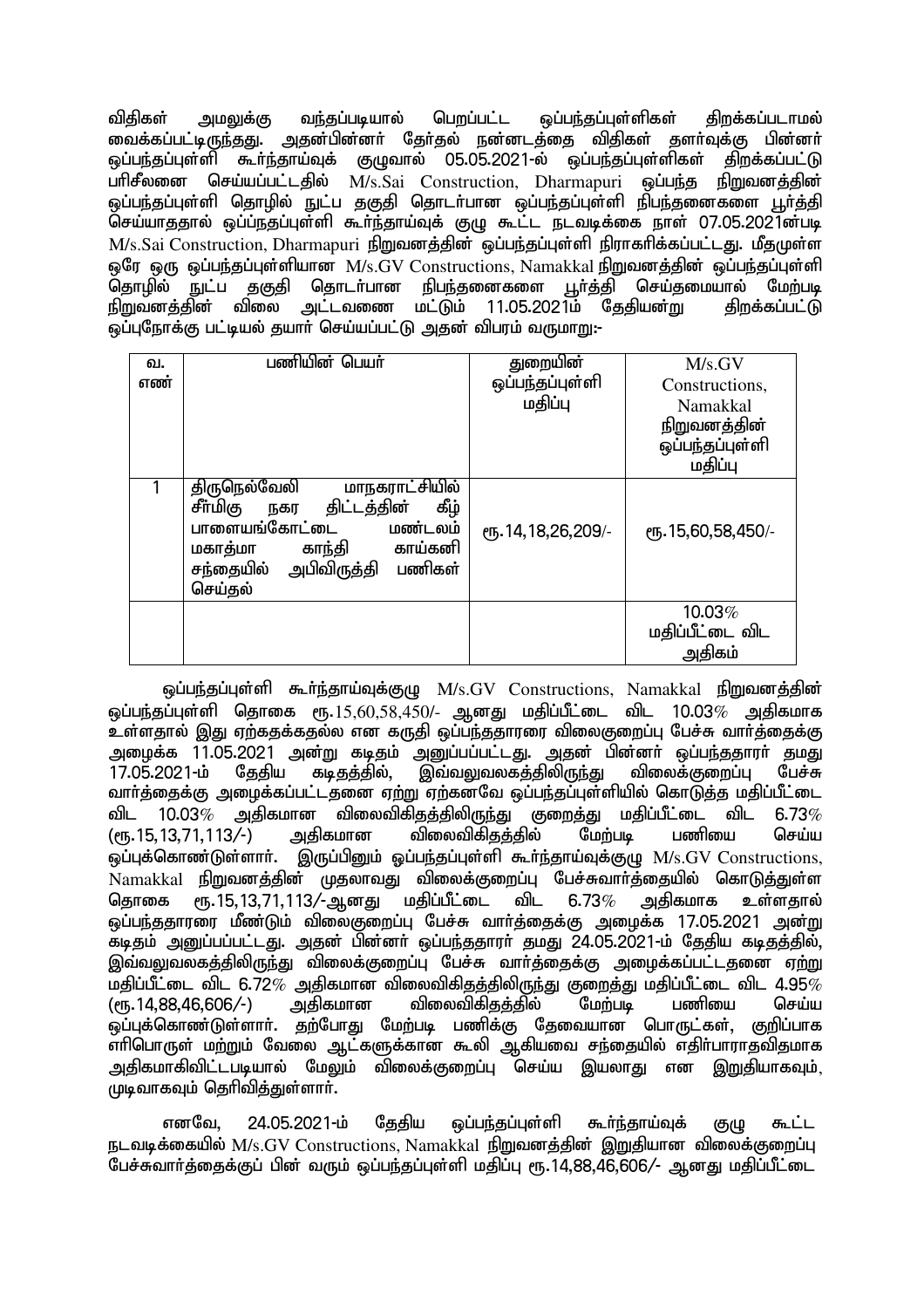விட 4.95 $\%$  கூடுதலான ஒப்பந்தப்புள்ளியை மாமன்றம் முடிவு செய்யலாம் என பரிந்துரை செய்துள்ளதின்படி மாமன்றத்தின் அறையதிக்கும் முடிவிற்கும்.

## அலுவலகக் குறிப்பு<del>.</del>

அ) திருநெல்வேலி மாநகராட்சியில் சீா்மிகு நகர திட்டத்தின் கீழ் பாளையங்கோட்டை<br>மண்டலம் மகாத்மா காந்தி காய்கனி சந்தையில் அபிவிருத்தி செய்தல பணி அபிவிருத்தி அத்தியாவசியமான பணியாக இருப்பதாலும், திட்டப்பணியாக இருப்பதாலும், பொதுமக்கள் .<br>நலன் கருதி மேற்படி பணியிணை மேற்கொள்ள வேண்டியிருப்பதாலும், தமிழ்நாடு நகர்ப்புற உள்ளாட்சிகளுக்கான பொறியியல் நடைமுறை நூல் தொகுப்பு-1, அத்தியாயம் 2, உட்பிரிவு  $2.7.2$ -ன்படி ஒப்பந்தப்புள்ளி முதல் அழைப்பில் கூட மதிப்பீட்டை விட 5 $\%$  வரை கூடுதலாக பெறப்படும் ஒப்பந்தப்புள்ளிகளை ஒப்புக் கொள்வதற்கு மாமன்றம் அறுமதிக்கலாம் என வழிவகை செய்யப்பட்டுள்ளதாலும், 24.05.2021-ம் தேதிய ஒப்பந்தப்புள்ளி கூர்ந்தாய்வுக் குழு கூட்ட நடவடிக்கையில் M/s.GV Constructions, Namakkal நிறுவனத்தின் இறுதியான விலைக்குறைப்பு பேச்சுவார்த்தைக்குப் பின் வரும் ஒப்பந்தப்புள்ளி மதிப்பு ரூ.14,88,46,606/-ஆனது மகிப்பீட்டை விட 4.95 $\%$  கூடுகலான ஒப்பந்தப்புள்ளியை மாமன்றம் முடிவு செய்யலாம் என பரிந்துரை செய்துள்ளதின்படி மாமன்றம் ஒப்புக் கொண்டு அறுமதிக்கலாம்.

ஆ) மேற்படி பணியின் மதிப்பிட்டுத் தொகை ரூ.1492.00 இலட்சத்திற்கு திருநெல்வேலி சீர்மிகு நகர திட்டத்தின் கீழ் ஒதுக்கீடு செய்யப்பட்ட தொகை போக கூடுதலாகும் தொகையை <u>மாநகராட்சி பொது நிதியிலிருந்து மேற்கொள்வதற்கும் மாமன்றம் அறுமதி வழங்கலாம்.</u>

கீர்மானம் எண் $21:$ 

அலுவலகக் குறிப்பு அங்கீகரிக்கப்படுகிறது

## (ஒ.பு.அ.எண். 10/திருநெல்வேலி சீர்மிகு நகர நிறுவனம்/2020-21/SCM)

20) திருநெல்வேலி மாநகராட்சியில் சீா்மிகு நகர திட்டத்தின் கீழ் மகாத்மா காந்தி தினசரி சந்தையினை மேம்படுத்தும் பணிக்கு ரூ.14.90 கோடி மதிப்பீட்டில் மேற்கொள்வதற்கு 13 வது சீர்மிகு நகர இயக்குநா்கள் கூட்டத்தில் வரிசை எண ்.6ல் தீர்மானிக்கப்பட்டதின் mbg;gilapYk;> efuhl;rp eph;thf Mizah;> nrd;id mth;fspd; nray;Kiw Miz ந.க.எண்.14595/2018/IHSDP-3-2 நாள் 24.12.2020ல் ரூ.14.90 கோடிக்கு நிர்வாக <u>அனு</u>மதி வழங்கப்பட்டதின்படியும், முதன்மை தலைமைப் பொறியாளர் நகராட்சி நிர்வாக ஆணையர் mYtyfk;> nrd;id mth;fspd; nray;Kiw Miz e.f.vz;.5876/2020/DO1 ehs; 30.12.2020ல் தொழில் நுட்ப அனுமதி வழங்கப்பட்டதின் படியும் மேற்படி திட்டப்பணியினை மேற்கொள்வதற்கு ஒப்பந்தப்புள்ளி அறிவிப்பு எண்: 08/2020-21/SCM -ன் படி அகில இந்திய அளவில் The New Indian Express ஆங்கில நாளிதழிலும் மற்றும் மாநில அளவில் தினமணி தமிழ் நாளிதழில் 24.12.2020 அன்றும் மற்றும் மாநில ஒப்பந்தப்புள்ளி செய்தி மலரில் 31.12.2020 .<br>அன்றும் ஒப்பந்தப்புள்ளி அறிவிப்பு பிரசுரம் செய்துள்ளகின்படி 27.01.2021ல் ஒப்பந்தப்புள்ளி கோரப்பட்டதில் ஒப்பந்தப்புள்ளிகள் எதுவும் பெறப்படவில்லை. அதன்பின்னா் இரண்டாவது அமைப்பாக ஒப்பந்தப்புள்ளி அறிவிப்பு எண்: 10/2020-21 -ன் படி அகில இந்திய அளவில்  $\mathrm{The}$ New Indian Express ஆங்கில நாளிதழிலும் மற்றும் மாநில அளவில் தினமணி தமிழ் நாளிதழில்<br>04.02.2021 அன்று வப்பந்தப்பள்ளி அறிவிப்ப பிரசுரம் செய்குள்ளகின்பட 10.02.2021ல் அன்று ஒப்பந்தப்புள்ளி அறிவிப்பு பிரசுரம் செய்துள்ளதின்படி 10.02.2021ல் ் ஒப்பந்தப்பள்ளி கோாப்பட்டு பின்னர் நிர்வாக காாணங்களால் ஒப்பந்தப்பள்ளி பெறப்படும் நாள் 26.02.2021 வரை நீட்டிக்கப்பட்டு ஒப்பந்தப்புள்ளி கோரியதில் மின்னணு முறையில்லாத இரு உறை முறையில் (1) M/s.GV Constructions, Namakkal மற்றும் (2) M/s.Sai Construction, Dharmapuri ஆகிய இரண்டு ஒப்பந்தக்காரா்களிடம் இருந்து ஒப்பந்தப்புள்ளிகள் பெறப்பட்டது. அன்றைய தினம் மாலையில் தமிழக சட்டப் பேரவை தேர்தல் நன்னடத்தை விதிகள் அமலுக்கு<br>வந்தப்படியால் பெறப்பட்ட ஒப்பந்தப்புள்ளிகள் திறக்கப்படாமல் வைக்கப்பட்டிருந்தது. வந்தப்படியால் பெறப்பட்ட ஒப்பந்தப்புள்ளிகள் திறக்கப்படாமல் வைக்கப்பட்டிருந்தது. அதன்பின்னர் தேர்தல் நன்னடத்தை விதிகள் தளர்வுக்கு பின்னர் ஒப்பந்தப்புள்ளி கூர்ந்தாய்வுக் குழுவால் 05.05.2021-ல் ஒப்பந்தப்புள்ளிகள் திறக்கப்பட்டு பரிசீலனை செய்யப்பட்டதில்  $M/s.Sai$ ் Construction, Dharmapuri ஒப்பந்த நிறுவனத்தின் ஒப்பந்தப்புள்ளி தொழில் நுட்ப தகுதி<br>கொடர்பான ஒப்பந்தப்பள்ளி நிபந்தனைகளை டா்க்கி செய்யாககால் ஒப்பநகப்பள்ளி <u>ஒப்பந்த</u>ப்புள்ளி நிபந்தனைகளை பூர்த்தி செய்யாததால் ஒப்ப்நதப்புள்ளி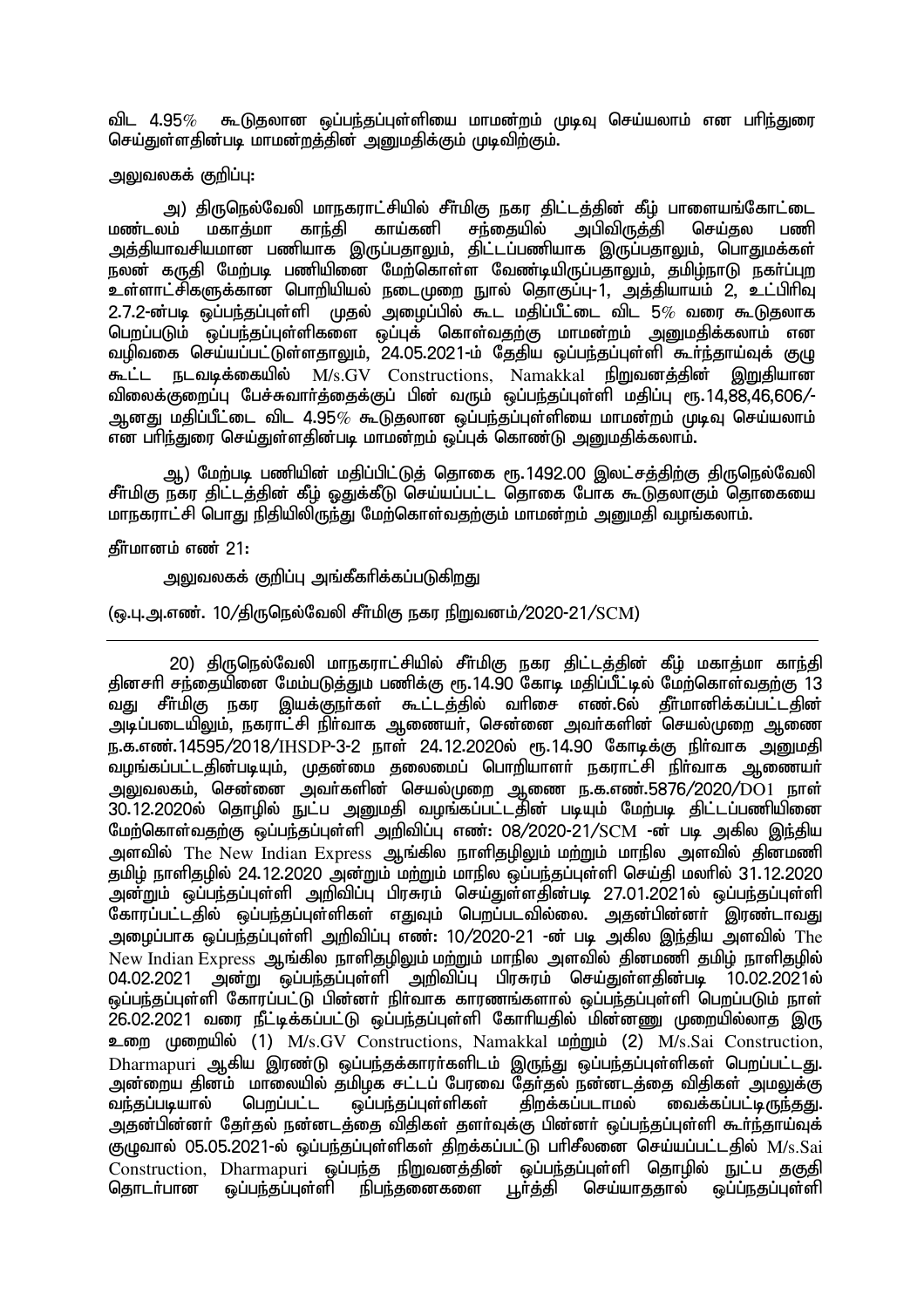கூர்ந்தாய்வுக் குழு கூட்ட நடவடிக்கை நாள் 07.05.2021ன்படி M/s.Sai Construction, Dharmapuri epWtdj;jpd; xg;ge;jg;Gs;sp epuhfhpf;fg;gl;lJ. kPjKs;s xNu xU xg;ge;jg;Gs;spahd  $M/s.GV$  Constructions, Namakkal நிறுவனத்தின் ஒப்பந்தப்புள்ளி தொழில் நுட்ப தகுதி தொடா்பான நிபந்தனைகளை பூா்த்தி செய்தமையால் மேற்படி நிறுவனத்தின் விலை அட்டவணை மட்டும் 11.05.2021ம் தேதியன்று திறக்கப்பட்டு ஒப்புநோக்கு பட்டியல் தயாா் செய்யப்பட்டு அதன் விபரம் வருமாறு:-

| வ.<br>எண் | பணியின் பெயர்                                                                                                                                           | துறையின்<br>ஒப்பந்தப்புள்ளி | M/s.GV<br>Constructions,            |
|-----------|---------------------------------------------------------------------------------------------------------------------------------------------------------|-----------------------------|-------------------------------------|
|           |                                                                                                                                                         | மதிப்பு                     | <b>Namakkal</b>                     |
|           |                                                                                                                                                         |                             | <u>நிறுவனத்தின்</u>                 |
|           |                                                                                                                                                         |                             | ஒப்பந்தப்புள்ளி மதிப்பு             |
|           | மாநகராட்சியில்<br>திருநெல்வேலி<br>கீழ்<br>சீர்மிகு<br>திட்டத்தின்<br>நகர<br>தினசரி<br>காந்தி<br>மகாத்மா<br>சந்தையினை<br>மேம்படுத்தும்<br>பணிகள் செய்தல் | еҧ.14,19,82,667/-           | ரு. 15,62,03,131/-                  |
|           |                                                                                                                                                         |                             | $10.02\%$ மதிப்பீட்டை<br>விட அதிகம் |

ஒப்பந்தப்புள்ளி கூர்ந்தாய்வுக்குழு M/s.GV Constructions, Namakkal நிறுவனத்தின்  $\tilde{\bm{\omega}}$ ப்பந்தப்புள்ளி தொகை ரூ. $15,62,03,131/$ - ஆனது மதிப்பீட்டை விட 10.02 $\%$  அதிகமாக உள்ளதால் இது ஏற்கதக்கதல்ல என கருதி ஒப்பந்ததாரரை விலைகுறைப்பு பேச்சு வார்த்தைக்கு அழைக்க 11.05.2021 அன்று கடிதம் அனுப்பப்பட்டது. அதன் பின்னா் ஒப்பந்ததாரா் தமது<br>17.05.2021-ம் கேகிய கடிகக்கில், இவ்வலுவலகக்கிலிருந்து விலைக்குறைப்பு பேச்சு 17.05.2021-ம் தேதிய கடிதத்தில், இவ்வலுவலகத்திலிருந்து விலைக்குறைப்பு பேச்சு வார்த்தைக்கு அழைக்கப்பட்டதனை ஏற்று ஏற்கன்வே ஒப்பந்தப்புள்ளியில் கொடுத்த மதிப்பீட்டை விட 10.02*%* அதிகமான விலைவிகிதத்திலிருந்து குறைத்து மதிப்பீட்டை விட 6.72*%*<br>(ரூ.15,15,23,902/-) அதிகமான விலைவிகிதத்தில் மேற்படி பணியை செய்ய (ரூ.15,15,23,902/-) அதிகமான விலைவிகிதத்தில் மேற்படி பணியை செய்ய ஒப்புக்கொண்டுள்ளாா். இருப்பினும் ஓப்பந்தப்புள்ளி கூா்ந்தாய்வுக்குழு M/s.GV Constructions, .<br>Namakkal நிறுவனத்தின் முதலாவது விலைக்குறைப்பு பேச்சுவார்த்தையில் கொடுத்துள்ள<br>தொகை ரூ.15,15,23,902/- ஆனது மதிப்பீட்டை விட 6.72% அதிகமாக உள்ளதால் ஆனது மதிப்பீட்டை விட 6.72 $\%$  அகிகமாக உள்ளகால் <u>ைப்ப</u>ர்ககாரரை மீண்டும் விலைகுறைப்பு பேச்சு வார்த்தைக்கு அழைக்க 17.05.2021 அன்று கடிகும் அறுப்பப்பட்டது. அகன் பின்னர் ஒப்பந்ததாரர் தமது 24.05.2021-ம் தேதிய கடிதத்தில். இவ்வலுவலகத்திலிருந்து விலைக்குறைப்பு பேச்சு வார்த்தைக்கு அழைக்கப்பட்டதனை ஏற்று kjpg;gPl;il tpl 6.72% mjpfkhd tpiytpfpjj;jpypUe;J Fiwj;J kjpg;gPl;il tpl 4.94%  $(m.14.89.96.610/-)$ .<br>ஓப்புக்கொண்டுள்ளார். தற்போது மேற்படி பணிக்கு தேவையான பொருட்கள், குறிப்பாக <u>எரிபொருள் மற்று</u>ம் வேலை ஆட்களுக்கான கூலி ஆகியவை சந்தையில் எதிா்பாராதவிதமாக <u>அதிகமாகிவிட்டபடியால் மேலு</u>ம் விலைக்குறைப்பு செய்ய இயலாது என <u>இறு</u>தியாகவும். ்...<br>முடிவாகவும் தெரிவித்துள்ளாா்.

எனவே, 24.05.2021-ம் தேதிய ஒப்பந்தப்புள்ளி கூர்ந்தாய்வுக் குழு கூட்ட நடவடிக்கையில M/s.GV Constructions, Namakkal நிறுவனத்தின் இறுதியான விலைக்குறைப்பு பேச்சு வார்த்தைக்குப் பின் வரும் ஒப்பந்தப்புள்ளி மதிப்பு ரூ.14,89,96,610/- ஆனது மதிப்பீட்டை விட  $4.94\%$  கூடுதலான ஒப்பந்தப்புள்ளியை மாமன்றம் முடிவு செய்யலாம் என பரிந்துரை செய்துள்ளகின்படி மாமன்றத்தின் அறையதிக்கும் முடிவிற்கும்.

# அலுவலகக் குறிப்ப $:$

அ) திருநெல்வேலி மாநகராட்சியில் சீர்மிகு நகர திட்டத்தின் கீம் மகாத்மா காந்தி தினசரி சந்தையினை மேம்படுத்தும் பணி அத்தியாவசியமான பணியாக இருப்பதாலும், திட்டப்பணியாக<br>இருப்பதாலும், பொதுமக்கள் நலன் கருதி மேற்படி பணியினை மேற்கொள்ள இருப்பதாலும், பொதுமக்கள் நலன் கருதி மேற்படி பணியினை மேற்கொள்ள வேண்டியிருப்பதாலும், தமிழ்நாடு நகா்ப்புற உள்ளாட்சிகளுக்கான பொறியியல் நடைமுறை நுால் தொகுப்பு-1, அத்தியாயம் 2, உட்பிரிவு 2.7.2-ன்படி ஒப்பந்தப்புள்ளி முதல் அழைப்பில் கூட